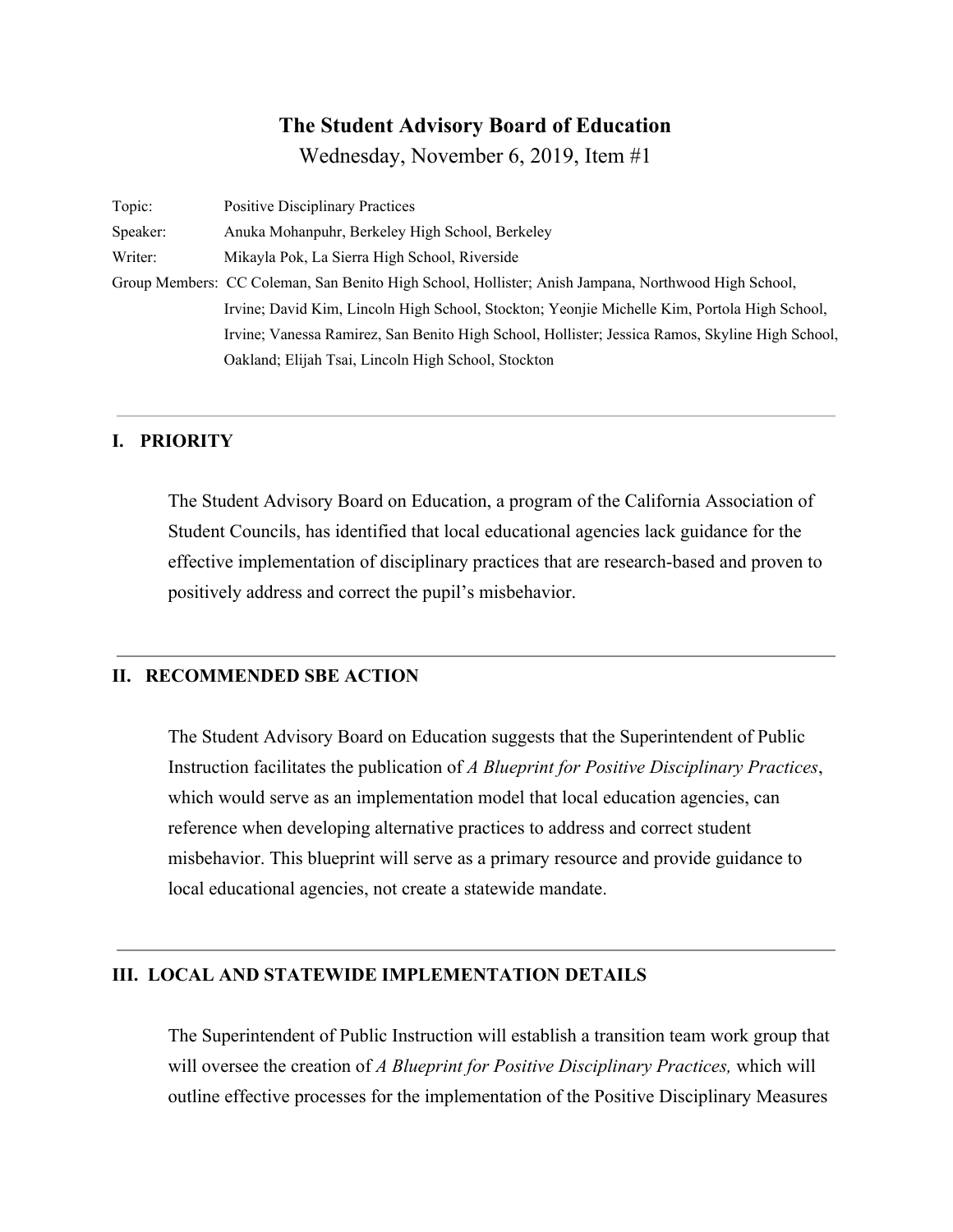outlined in the Local Control Funding Formula (LCFF) Priority 6 Statement of Model Practices. For the creation of this blueprint, the Superintendent of Public Instruction will convene all stakeholders deemed necessary, such as but not limited to: education professionals, students, administrators, counselors, specialists, psychologists, and parents.

The Student Advisory Board on Education recommends that the work group creating the blueprint takes into consideration the following suggestions:

- A timeline for the implementation of positive disciplinary practices for schools to reference
- Faculty training in positive disciplinary practices outlined within the blueprint to ensure successful transition to new disciplinary policies
- Positive disciplinary practices as listed in School Climate of the Priority 6 Statement of Model Practices in the LCFF:
	- Restorative Practices
		- Restorative discussions discussions led by peer mentors or other facilitators to mediate minor student worries, minor disruptions, interpersonal conflicts, challenging situations, and etc.
		- Dialogue circles circles consisting of entire classes, school council, and other staffs available to resolve class issues and problems affecting students as a whole
		- Peer Jury a jury system led by restorative justice coordinators, peer jurors, and staffs that handles staff or student-related conflicts or any harm regarding any persons or properties
		- Mediation and Conferencing Meetings led by professional facilitators or family members to resolve student conflicts, staff-student conflicts, minor issues involving harm to persons or properties, and etc.
	- Positive Behavior Interventions and Supports a set of ideals and tools that schools use to improve the behavior of students
	- Youth Court a voluntary alternative to the criminal justice system for young people who have committed a crime or an offense. A youth court consists of either three lay magistrates or a single district judge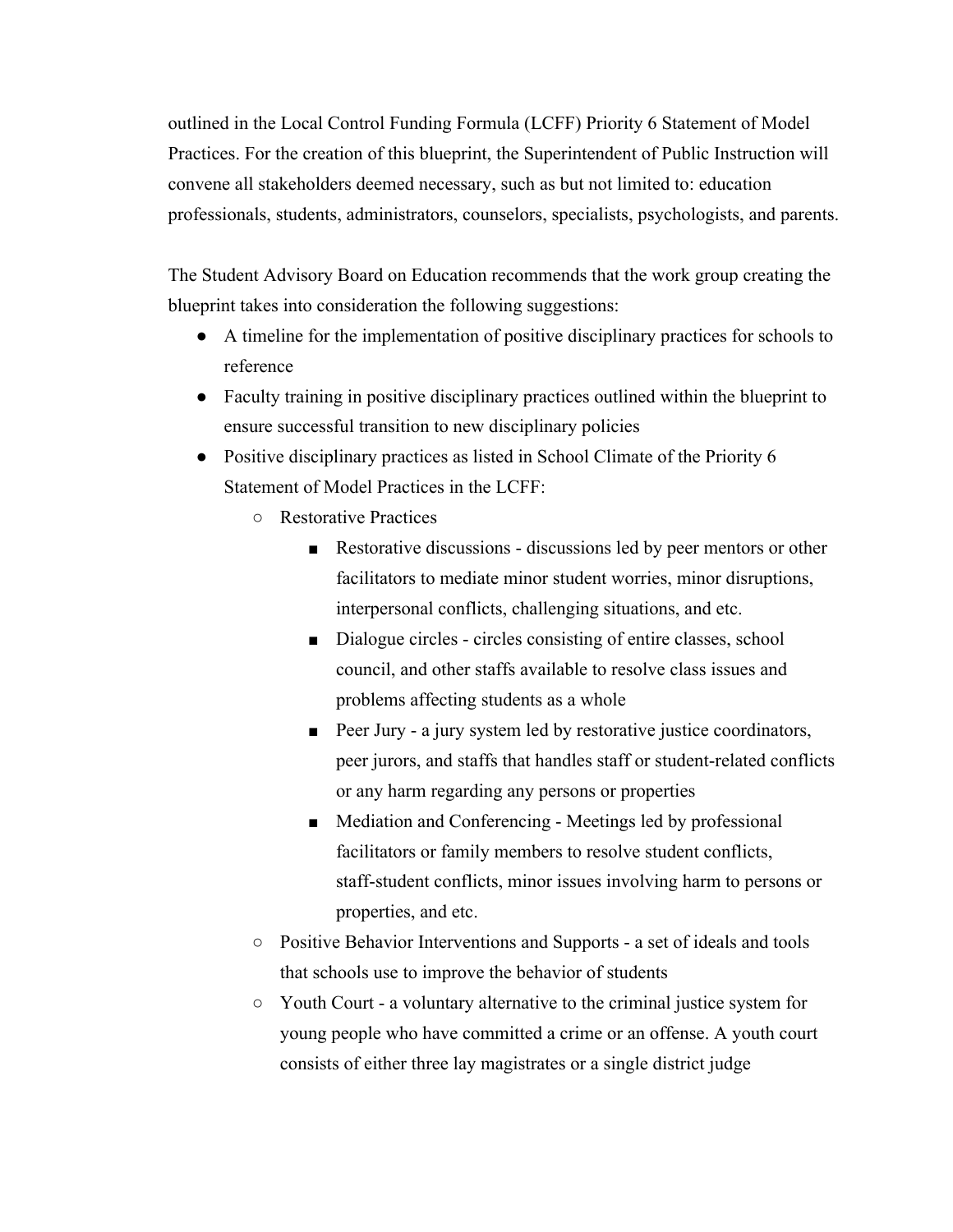The intent of the creation of this blueprint is for school districts, educational agencies and schools to have an available resource on how to best implement positive disciplinary practices. It is a resource individual school districts and schools may utilize when designing the ideal positive disciplinary policy for their specific needs, allowing for full local control.

## **IV. KEY ISSUES**

- SB 419 states that students in grades K through 8 will no longer be suspended from school for willful defiance, with this bill becoming active on July 1, 2020. Willful defiance accounts for over 53% of suspensions in California. As such, districts that have not already developed practices for positive discipline will now need to plan on how to respond to willful defiance.
- Out-of-school suspensions and expulsions remove students from the learning atmosphere and deprive them of essential educational opportunities. These practices can lead to decreased motivation, increased difficulties in coursework, apathy towards the school environment and in addition, do not prevent future misbehaviors. UCLA studies have shown that a school with high numbers of out-of-school suspensions typically have lower Academic Performance Index (API) scores.
- Students who experienced out-of-school suspensions or expulsion are ten times more likely to eventually drop out of high school and are more likely to go through the juvenile justice system at some point in their educational career.
- Current disciplinary policies show an uneven allotment of suspensions and expulsions. In 2018, African American students made up 6.5% of enrollment but accounted for 15.6% of willful defiance suspensions. However, in the same year, white students made up 23.2% of enrollment, but just 20.2% of suspensions for willful defiance.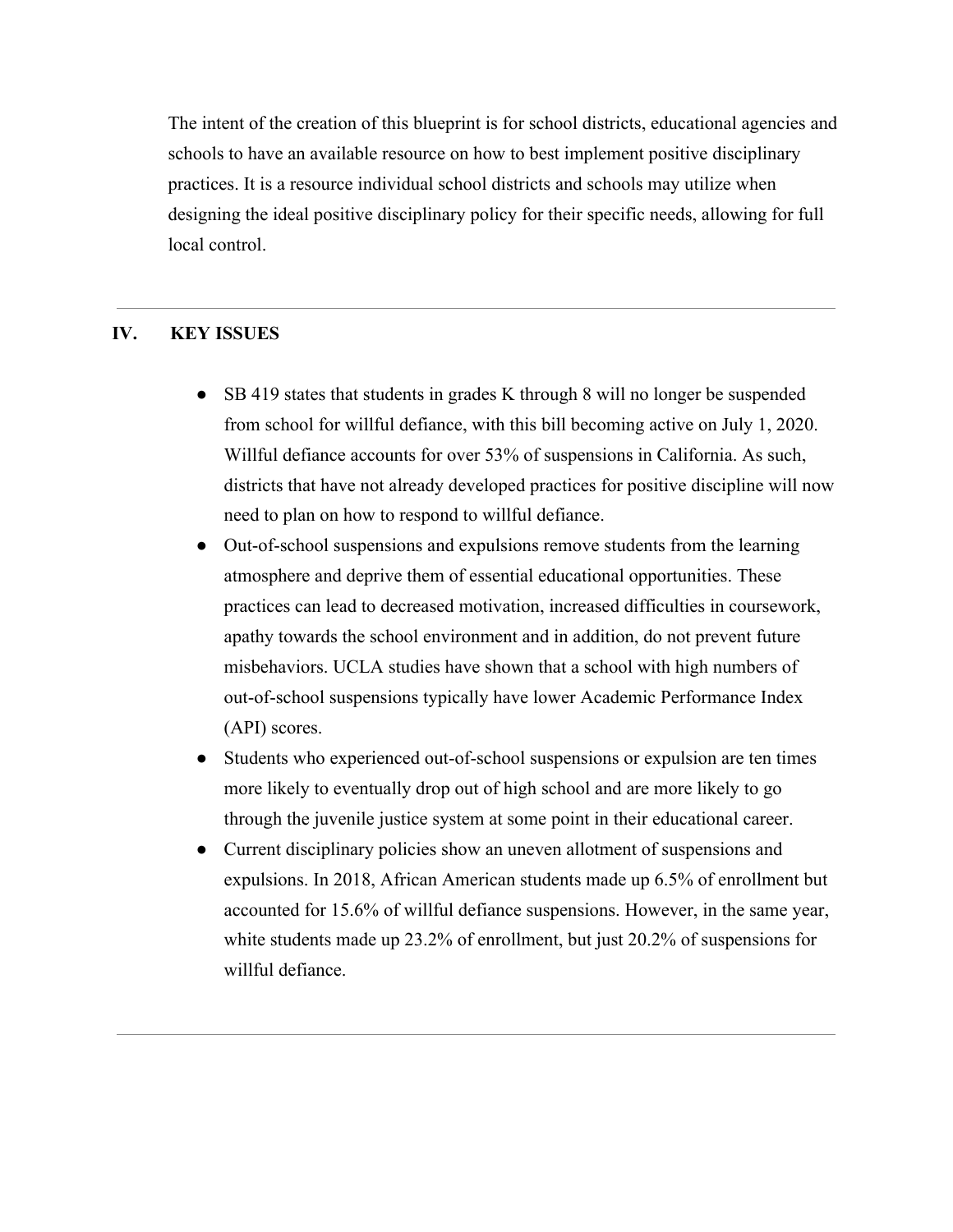#### **V. PROVEN RESULTS**

- The California Conference for Equality and Justice has found that youth recidivism is lowered with the implementation of restorative justice. In fact, restorative justice lowered the rate of repeat offenses from 90% to 10-30%.
- Lincoln High School in Stockton, California established a program called Peer Mediators that practices restorative justice. These mediators are trained in restorative practices and suicide prevention by multiple qualified administrators, with multiple people per case. The Lincoln Peer Mediators experience a 95% success rate in creating these agreements and solving these conflicts.
- The Hollister School District and San Benito School District utilize PBIS programs to shift school climate and to intervene with at risk students before behavioral issues arise. Within these programs and schools, San Benito High School developed a PBIS program based on a model school, Salinas High School, which has similar demographics and had successfully incorporated PBIS themselves. Having this model school was vital for a smooth transition to a completely new program in San Benito High School for it made the process of implementation easier as the guidelines, planning, and research had already been done and could be referenced.
- Restorative justice has been proven to lower dropout rates, which decrease the chances of students becoming financially troubled or conducting a crime. This will save schools countywide approximately \$120,000 per year.
- Santa Ana Unified received a grant from the federal Department of Education and has invested more than \$3 million in restorative justice and related programs and have seen its suspensions drop by 75 percent.
- As found in the article "Restorative Justice in US Schools: An Updated Research Review," recent dissertations have reported positive results for restorative justice on exclusionary discipline. In three high schools in Merced, California, all categories of suspensions dropped markedly after the implementation of facilitated restorative professional learning group (PLG) training. Total full day suspension rates dropped in half and in-school suspension dropped by 80 percent.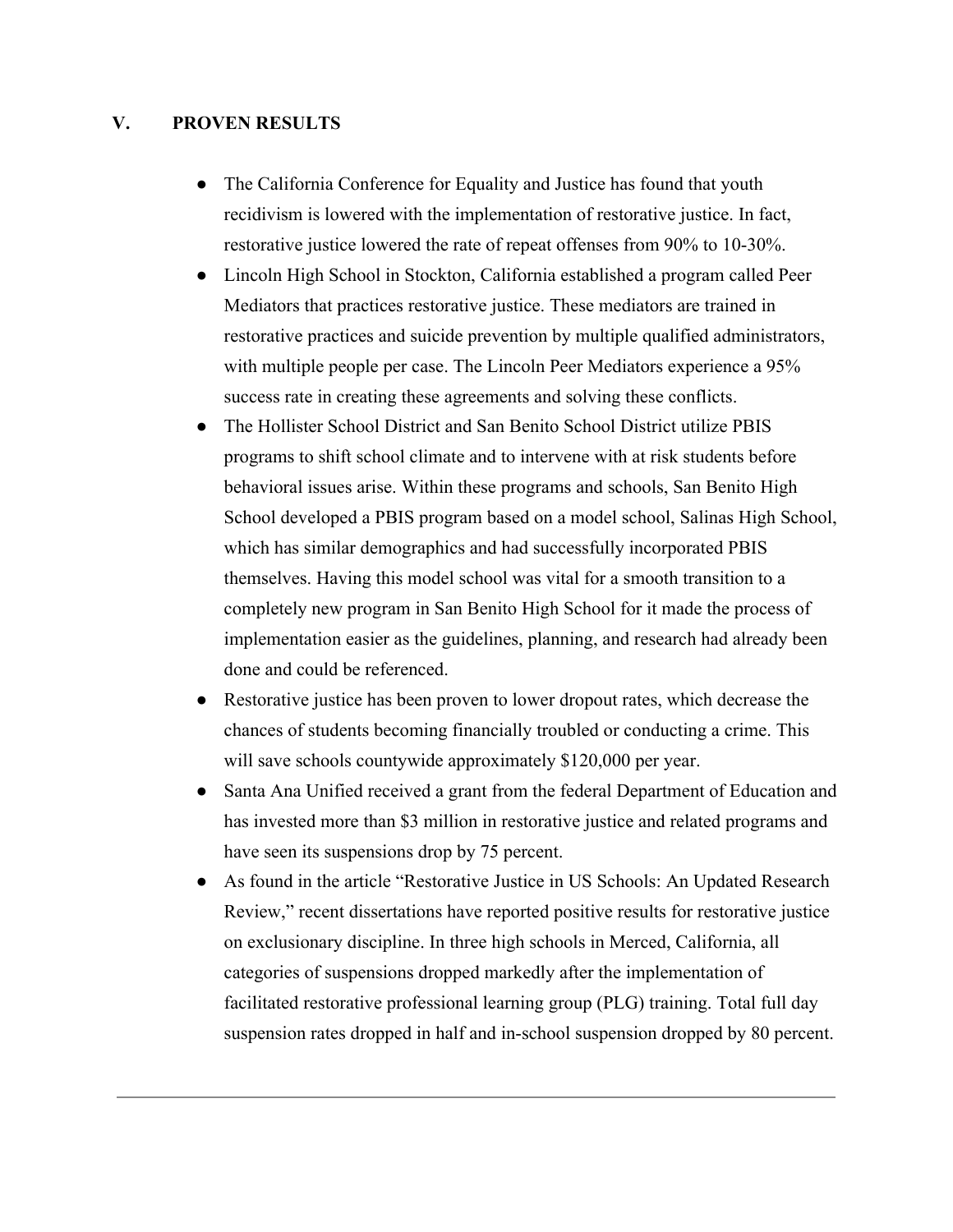#### **VI. FISCAL ANALYSIS**

The creation of *A Blueprint for Positive Disciplinary Practices* would require a flexible amount of funding for research to determine the most effective means of discipline, and the processes by which to implement such ideas, that positively addresses and corrects a pupil's misbehavior. This would allow for the state to assume a one time cost and allow for each school district within the state to save resources that otherwise would have been appropriated toward the same goal many times over.

#### **VII. RATIONALE**

#### **The Passing of SB 419**

- Students in grades K through 8 cannot be suspended due to willful defiance after the recent passing of SB 419.
- This requires school districts to provide alternatives to suspension, as willful defiance must continue to be addressed in order to maintain a productive classroom.

#### **The Development of Effective Disciplinary Practices**

- SB 419 will be enacted July 1, 2020, leaving a brief window during which districts are effectively being required to establish new disciplinary measures. To implement a new system that fits the intent of the legislature, local educational agencies and schools would need proper consultation and research into methods most suited for their needs.
- It is the intent of the legislature within SB 419 that the "Multi-Tiered System of Supports, which includes restorative justice practices, trauma-informed practices, social and emotional learning, and schoolwide positive behavior interventions and support, may be used to help pupils gain critical social and emotional skills, receive support to help transform trauma-related responses, understand the impact of their actions, and develop meaningful methods for repairing harm to the school community."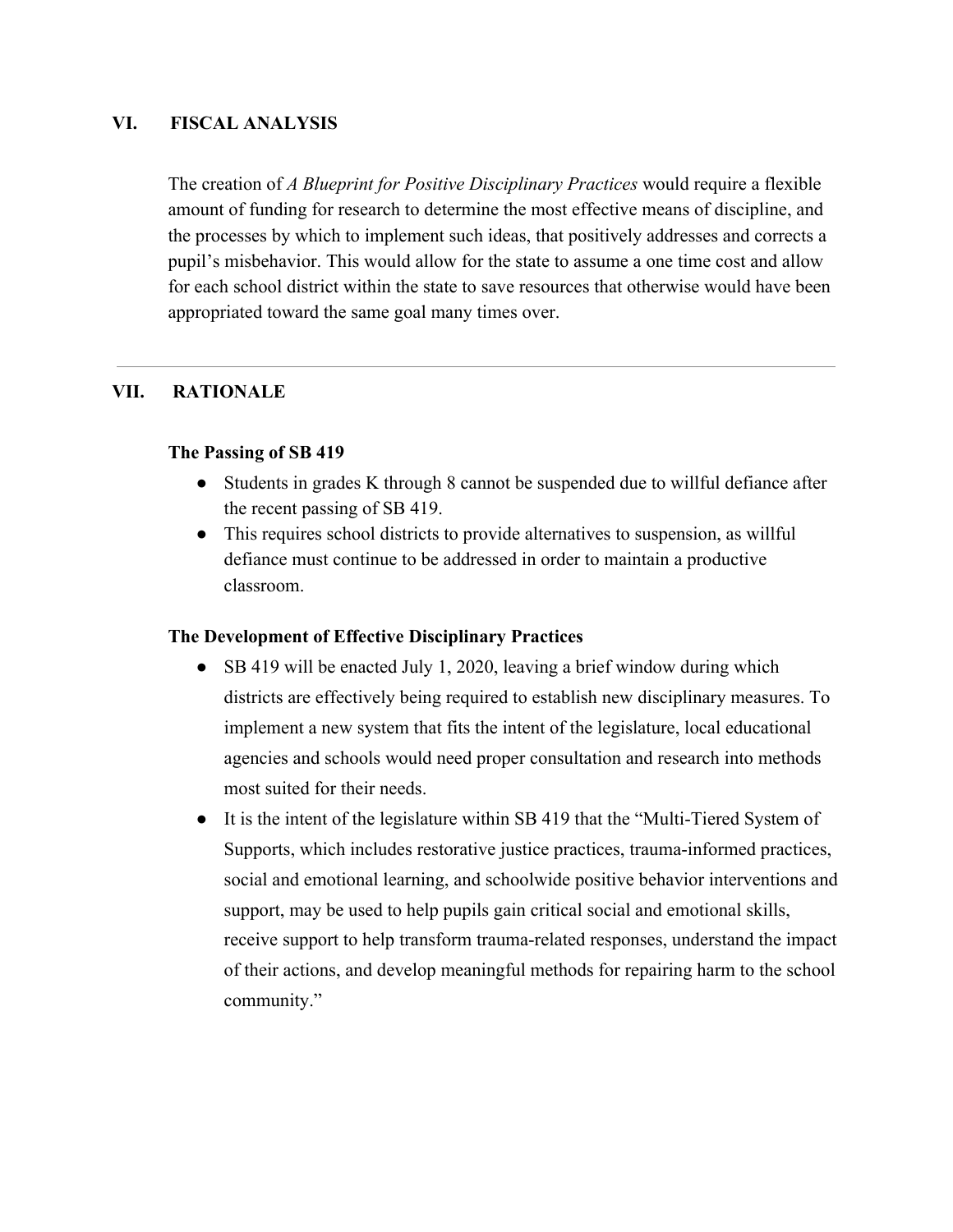#### **School Districts May Implement Alternative Practices That Are Not Positive:**

- Not all schools have the capability or experience to conduct a proper investigation which could lead to ineffective and counterintuitive disciplinary practices that would not fulfil the intent of the legislation.
- With a blueprint created by the state using **all of their resources,** local educational agencies and schools have a credible, researched-based resource that is proven to effectively deal with misbehavior to utilize in their implementation of positive disciplinary practices.

## **VIII. SUMMARY OF PREVIOUS DISCUSSION AND ACTION**

- a. SB 419 (2019) Students in grades Kindergarten through 8 cannot be suspended due to acts of willful defiance, active July 2020.
- b. AB 2489 (2016) Bill analyzes current restorative justice practices in educational institutions to formulate the necessary strategies for restorative justice to be effective. This is done by requiring the CDE to consult stakeholders of schools and create model/recommendations for schools regarding restorative justice.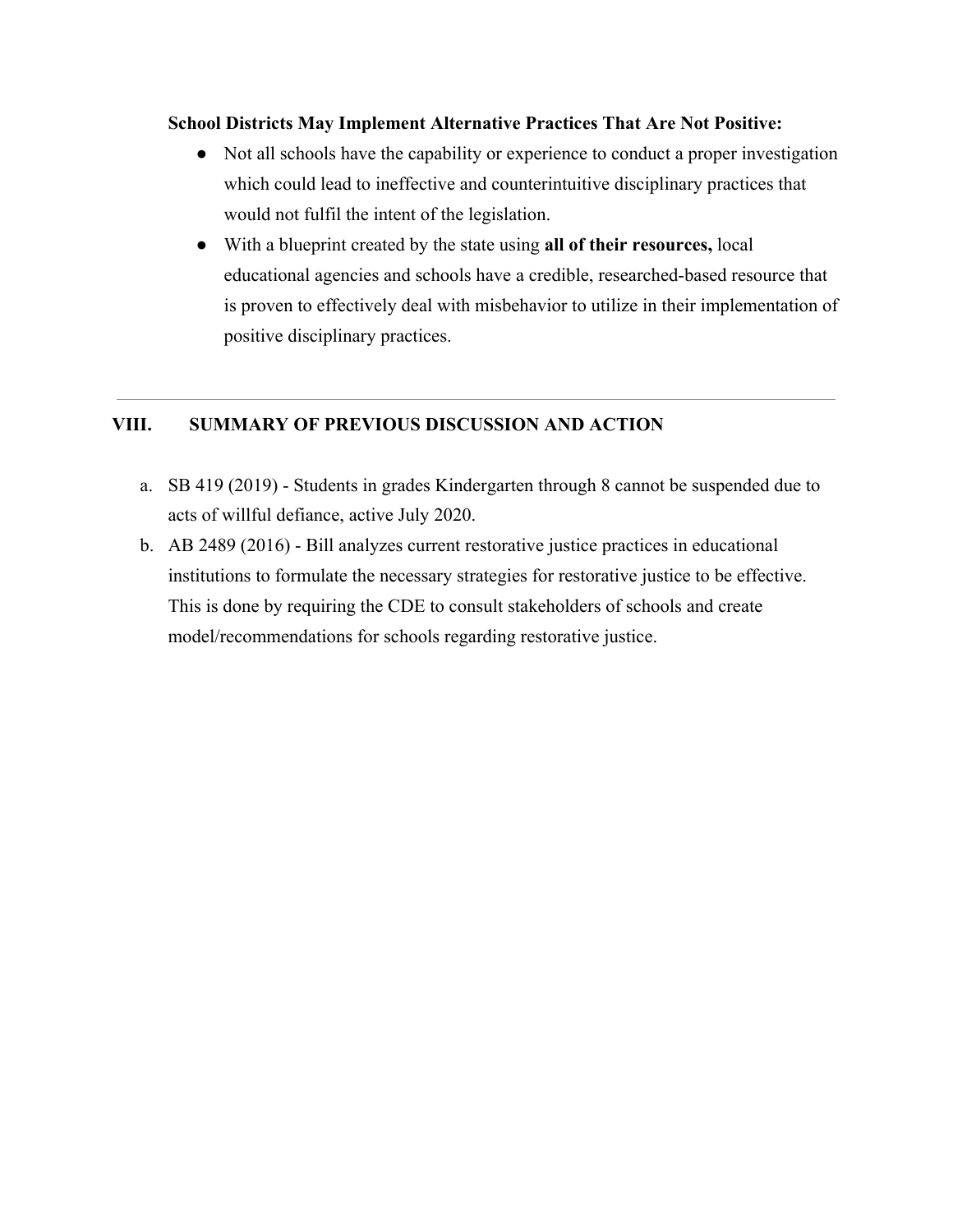# **The Student Advisory Board of Education**

Wednesday, November 6, 2019, Item #2

Topic: Student Involvement Through the Lens of the Achievement Gaps Speaker: Alvin Lee, Mission San Jose High School, Fremont Writer: Shree Reddy, Santiago High School, Corona Group Members: Arlene Campa, Los Angeles County High School for the Arts, East Los Angeles; Leah Perez, Shasta High School, Redding; Yejin (Amy) Jung, Santiago High School, Corona; Salem Palmer, North High School, Bakersfield; Maria Gonzalez, Golden Valley High School, Bakersfield; Christian Calcines, Valley Academy of Arts and Sciences, Granada Hills, Los Angeles; Hyun Kim, South Pasadena High School, South Pasadena

## **I. PRIORITY**

The Student Advisory Board on Education, a program of the California Association of Student Councils, has identified that achievement gaps within the California Education System are symptoms stemming from a lack of student involvement on Superintendent-appointed work groups and State Board commissions and committees.

## **II. RECOMMENDED SBE ACTION**

The Student Advisory Board on Education suggests that the Superintendent of Public Instruction appoints one or more students to 12 of the 13 Superintendent-appointed transition team work groups. In addition, we recommend that the State Board of Education adds student members to its commissions and committees, specifically on to the California Practitioners Advisory Group, Advisory Commission on Charter Schools, and the Advisory Commission on Special Education.

## **III. LOCAL AND STATEWIDE IMPLEMENTATION DETAILS**

We recommend the Superintendent of Public Instruction appoints one or more students to the following existing Superintendent-appointed transition team work groups:

- Closing Achievement Gaps
- Teacher Shortage
- Improving Literacy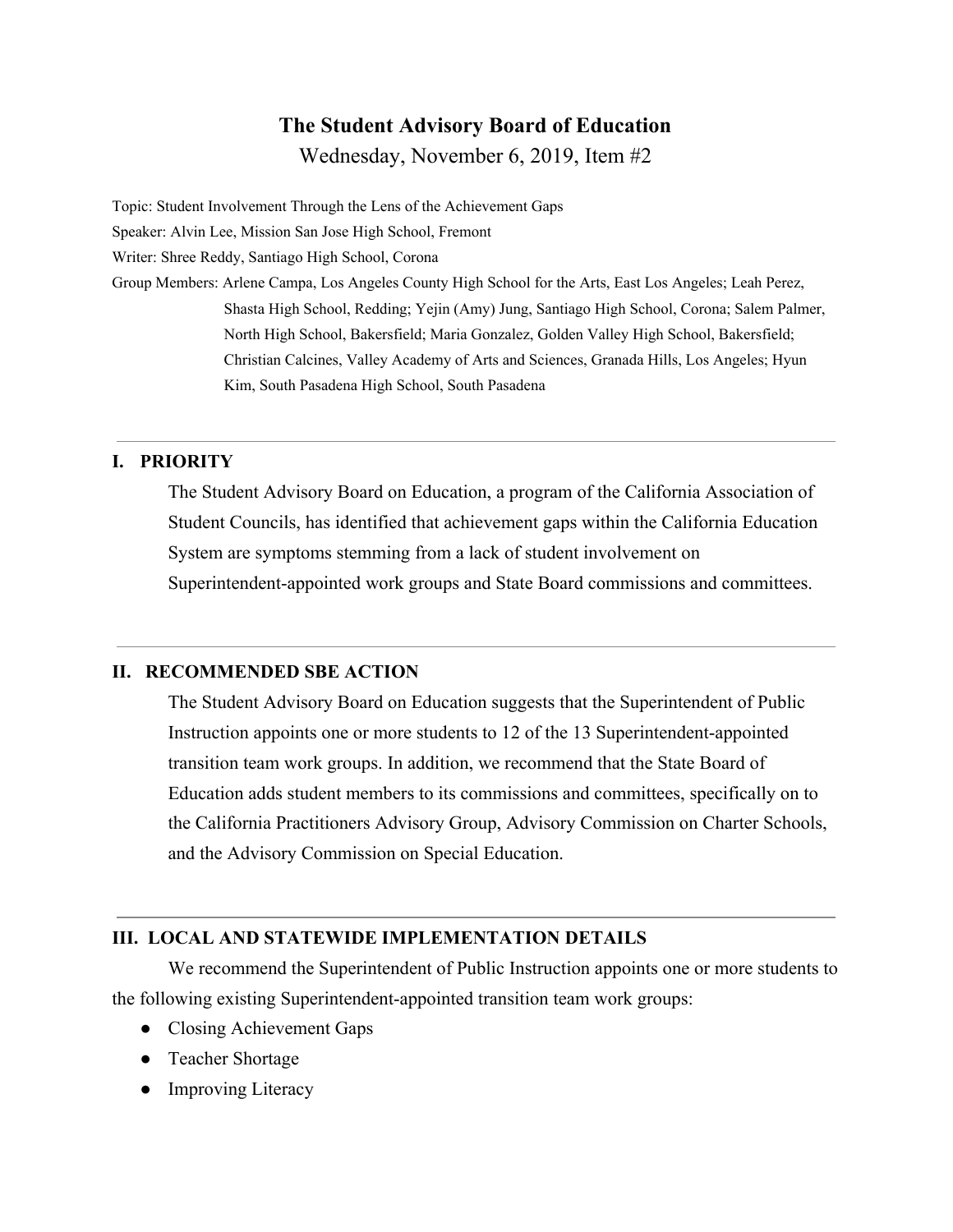- Improving Special Education
- Increasing K-12 Funding
- College Affordability
- Early Education
- Jobs of Tomorrow
- Dual Language
- Professional Development
- Improving Data Collection
- Student Health and Safety

In each of the previously stated work groups, the student representative(s) will act as an equal member working towards the specified goal of the respective groups, but at the same time will provide first hand experience in the form of equal participatory power, student-perspective centered reports, fact-finding, and outreach to the student populace about the current issues the work group is tackling.

We recommend the California State Board of Education appoints one or more students to the recommended commissions and committees as follows:

- Advisory Commission on Charter Schools
- Advisory Commission on Special Education
- California Practitioners Advisory Group

In each of the above commissions and committees, the student representative(s) will act as an equal member working towards the specified goal of the respective group, but at the same time provide first hand experience in the form of equal participatory power, equal voting power, student-perspective centered reports, and fact-finding and outreach to the student populace about current issues the group is tackling.

The process of student selection will be under the jurisdiction of the respective groups, however, it is strongly recommended that the position(s) are determined through a process similar to that of the State Board of Education Student Board Member application process to ensure a fair and accurate representation of the California student population.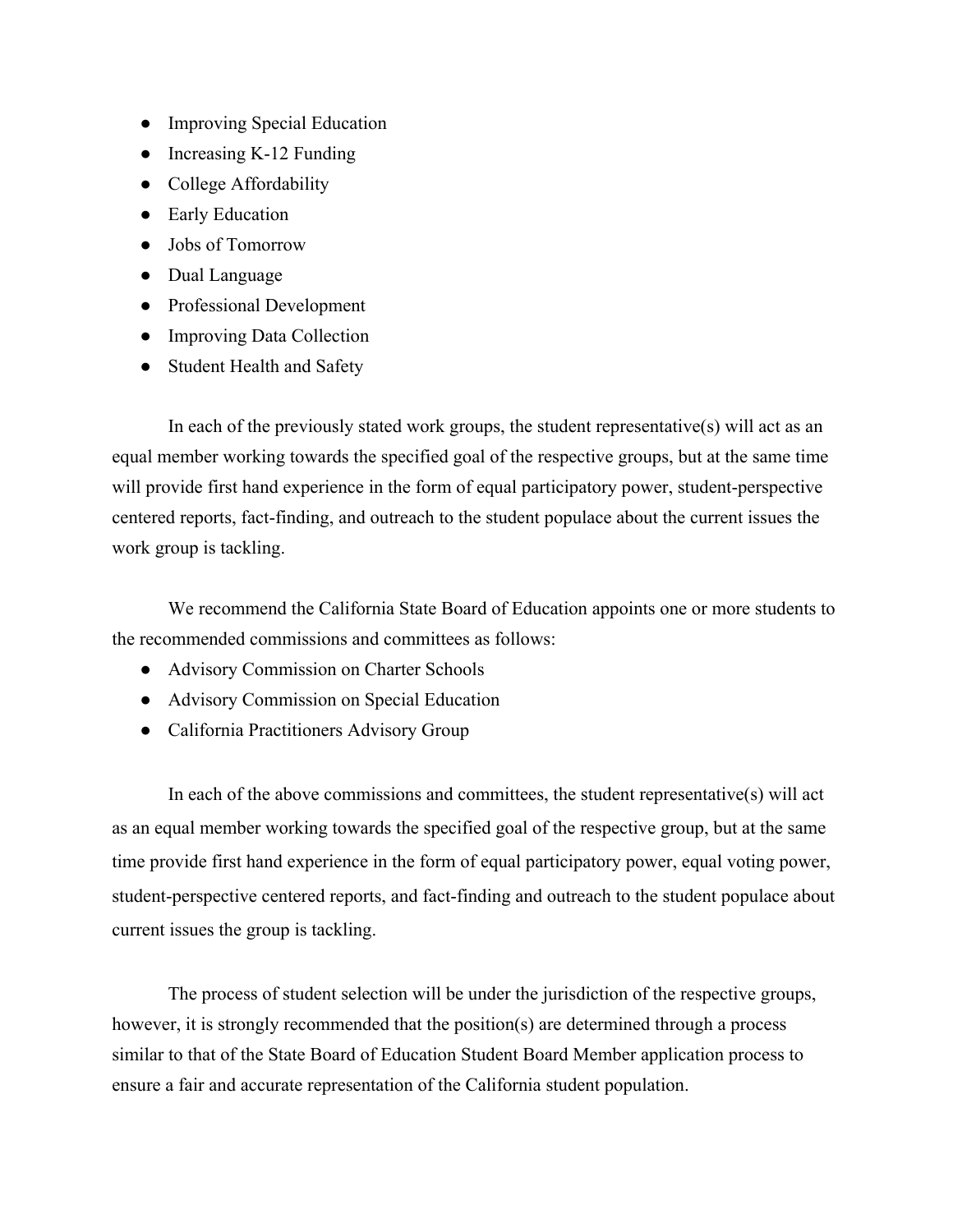## **IV. KEY ISSUES**

- The achievement gaps perpetuate the cycle of poverty, as socioeconomically disadvantaged students tend to not pursue higher education.
- The pattern of minority marginalization perpetuates educational disenfranchisement, especially within socioeconomically disadvantaged communities.
- Curriculum caters to students who are predisposed to success through environmental and geographic advantages including representation in school and government administrations.
- Higher level classes are developed at a faster rate with greater resources and funding, neglecting standard level classes.
- Historically, minorities have lacked accessibility to higher level classes.
- Funds are not equitably distributed at the state level based on the needs of schools
- Funding is disproportionately allocated within different districts
- There is a significant disconnect between those creating the policies and those being affected by it.

## **V. PROVEN RESULTS**

- The State Board of Education has a student board member.
	- The student board member retains full voting rights and duties, enabling them to offer student perspective at the highest level of education administration.
- Student board members represent student interests and stand up for student rights.
	- At Fremont Unified School District, the Superintendent instituted a select student-oriented task force dedicated to finding solutions to address mental health concerns. This initiative was successful in its effective collection and mobilization of student input to create a solution directly benefiting those involved.
	- At the Los Angeles County High School for the Arts under the Los Angeles County Office of Education, students felt their connections with their school's community outreach programs were not adequately addressing the lack of accessibility to arts education. By providing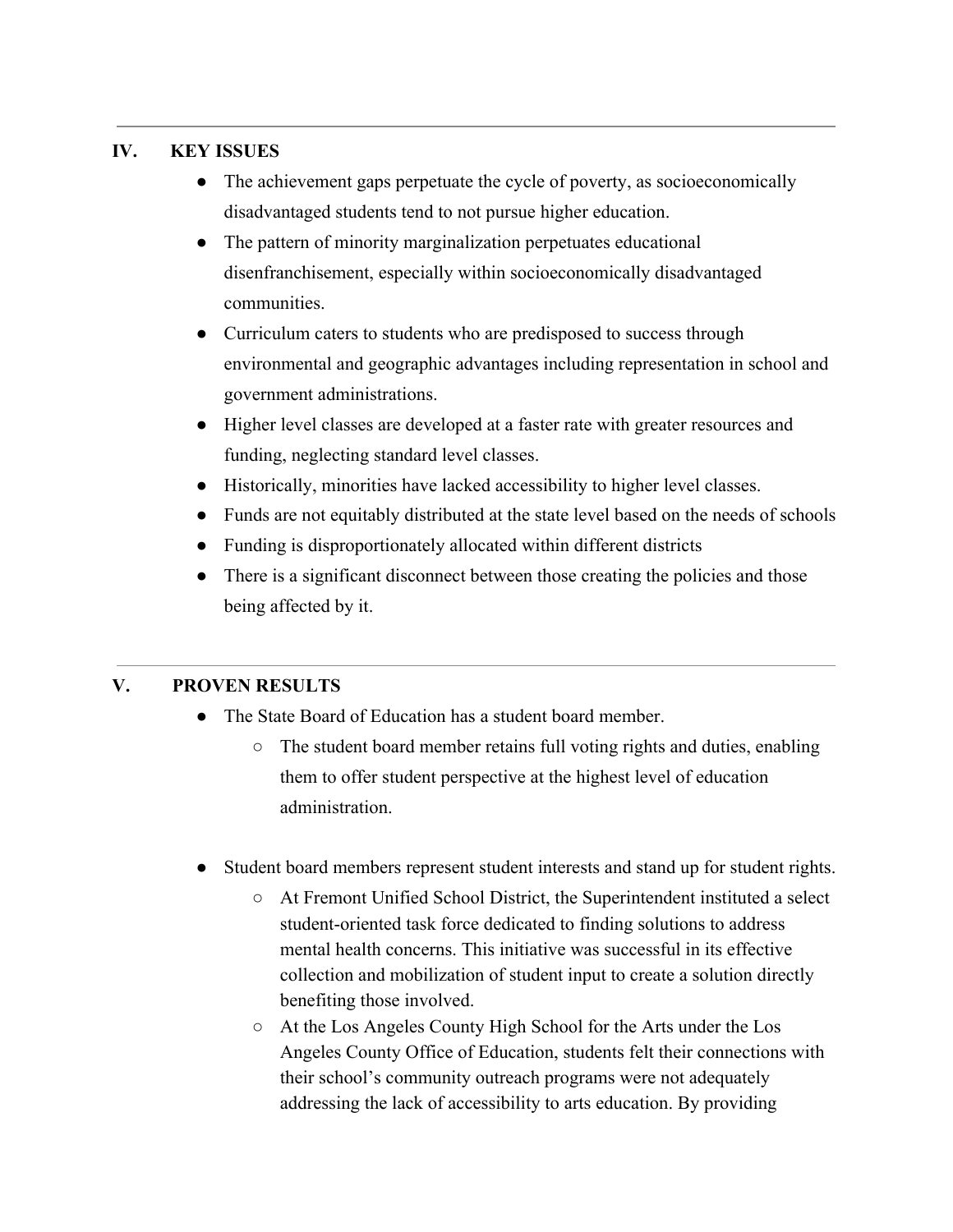creating a comprehensive proposal, they were able to establish a Diversity and Equity Task Force, in which they provide a variety of arts programming in low-income schools and communities.

#### **VI. FISCAL ANALYSIS**

The appointment of students on the identified Superintendent-appointed transitional work groups and the SBE's commissions and committees incurs minimal cost. At most, our proposal would require the State Board of Education or the California Department of Education to oversee transportation, lodging, and meal costs for students selected to serve on the respective groups.

#### **VII. RATIONALE**

- Existing work groups are appointed by the Superintendent to investigate issues resulting in the creation of blueprints and reports to act as resources for the Department of Education, legislators, and local school districts.
- The California State Board of Education Commissions and Committees are created in response to Educational Code and are overseen by the SBE.
- Historically, both Superintendent-appointed work groups and SBE Commissions and Committees have included all educational stakeholders except students.
- Students bring a unique perspective that can only be captured through first-hand experience, which points the respective groups in otherwise overlooked directions.
- The achievement gaps are a symptom of this lack of recognition to address student issues via student voices.
- Through their first-hand experiences, students are able to identify overlooked issues that are the primary contributors to the achievement gaps.
- Additionally, educators, policy makers, and the superintendent all have their own understanding of what the achievement gaps are, either in a theoretical sense or based on dated past experiences as students.
- On the other hand, students of today have first hand knowledge of what their needs are. Thus, student perspective in these respective groups is pertinent to bridging differing understandings of the achievement gaps.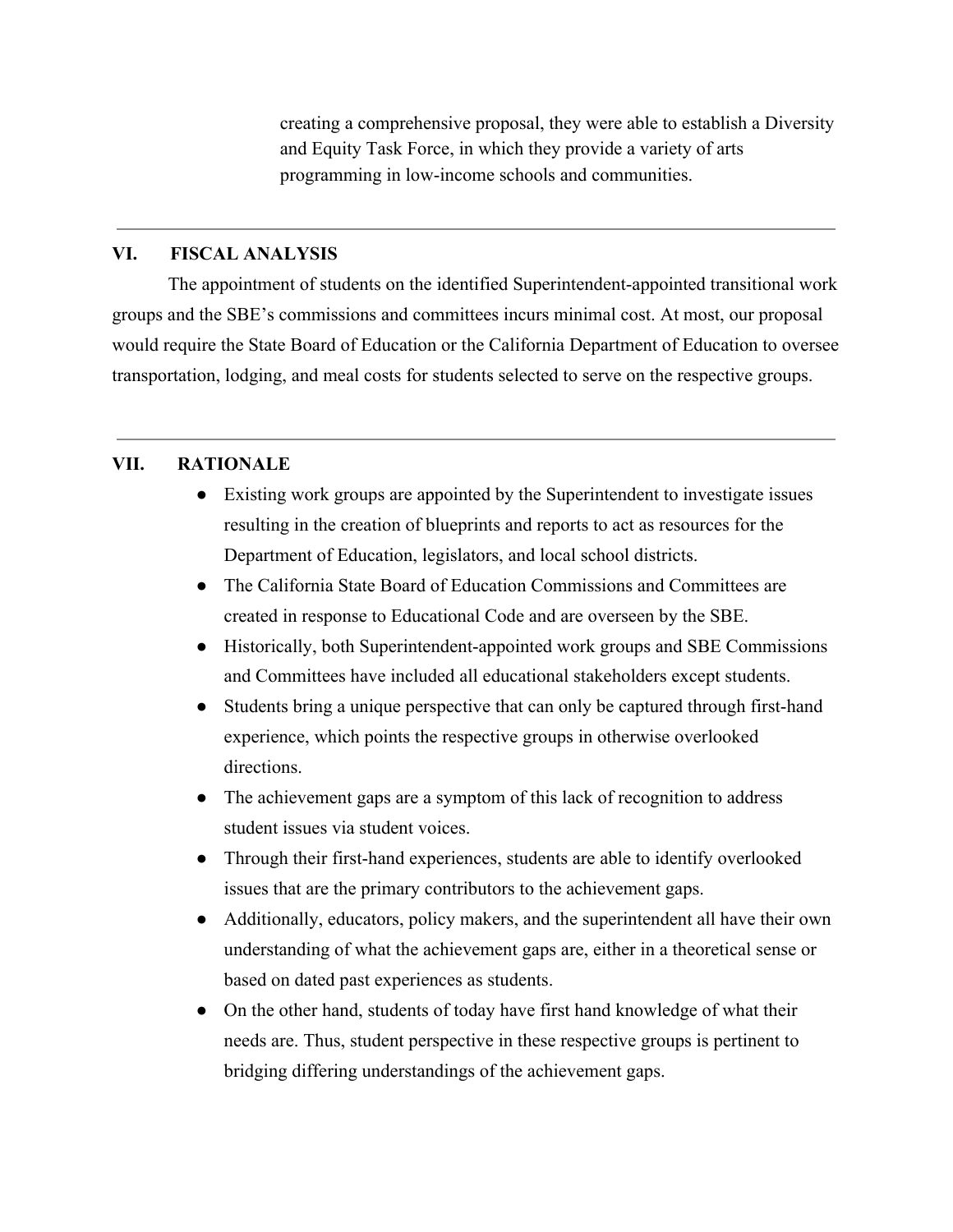- Furthermore, the perspective of student board members shapes the respective groups' understanding of equity which allows the state board to more effectively and equitably allot resources.
- This in turn restores a sense of agency within students, empowering them to become actively involved within their education.
- Having students on these respective groups fosters a sense of transparency as it gives students the authority to hold the respective groups accountable for their actions and implementations.
- This engagement combats historical minority disenfranchisement within the education system giving way to potential for increasing graduation rates and the pursuit of higher education.

## **VIII. SUMMARY OF PREVIOUS DISCUSSION AND ACTION**

- A. Superintendent of Public Instruction Primary Initiatives
	- a. Closing the Achievement Gap Looking into the expansion of the CDE capacity to lead state-level equity work to build a pipeline of male teachers of color in elementary schools
- B. Previous Action by Superintendent Appointed Transition Work Groups:
	- a. Investigation and creation of *A Blueprint for Great Schools* and *A Blueprint for Environmental Literacy* developed by a task force led by State Superintendent of Public Institution Tom Torlakson
		- i. While the work groups address the overarching issues, the lack of student inclusion prevents them from raising important concerns and provide first-hand perspectives.
- C. Previous State Legislation:
	- a. AB 261 Provides that a pupil member of the governing board of a school district shall have preferential voting rights
		- i. This policy exhibits the recognition of the value of student opinion within the Department of Education.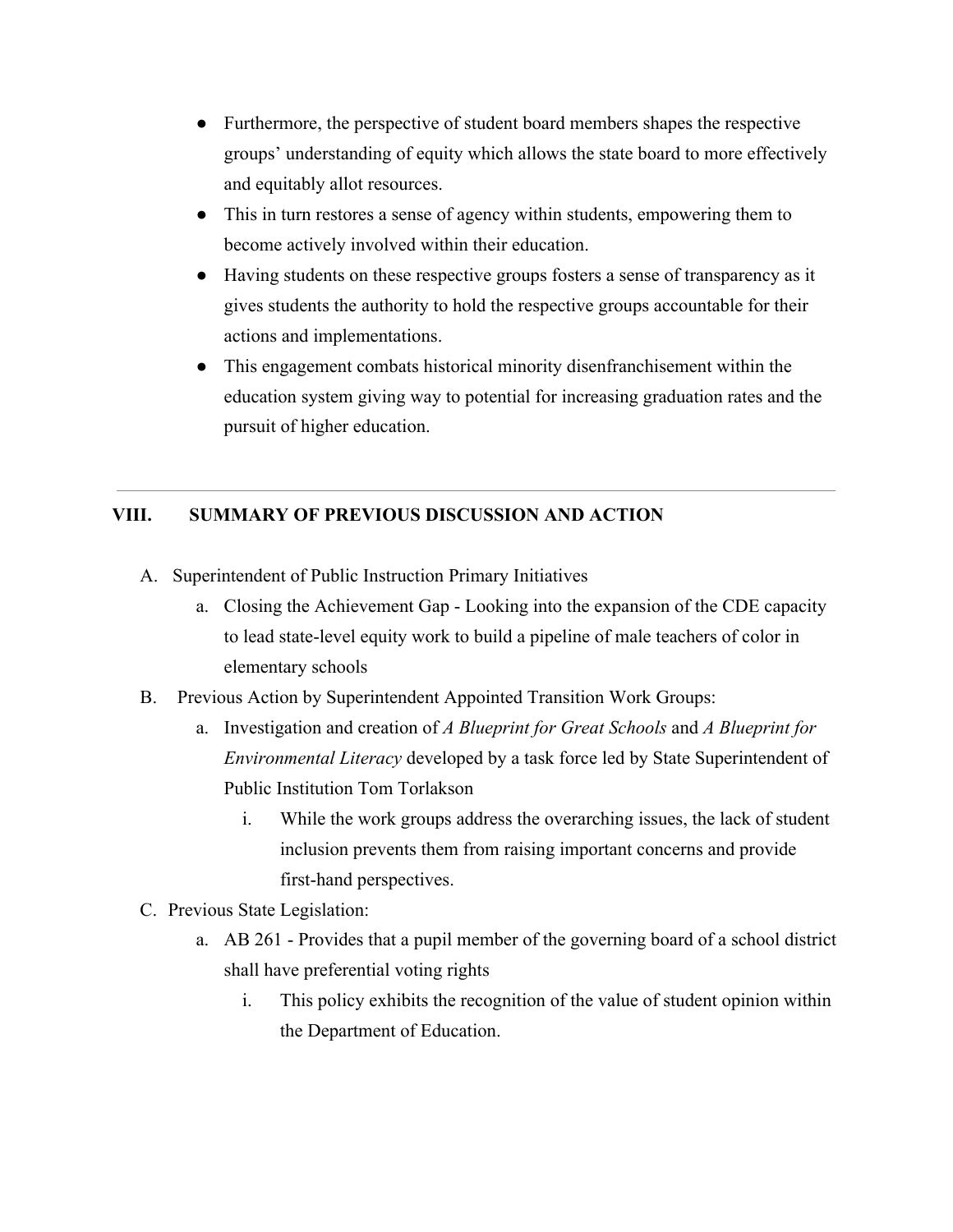## **The Student Advisory Board of Education**

Wednesday, November 6, 2019, Item #3

| Topic:   | <b>Cultural Responsiveness</b>                                                                               |
|----------|--------------------------------------------------------------------------------------------------------------|
| Speaker: | Angel Jimenez, Mountain View High School, El Monte                                                           |
| Writer:  | Ansley Langham, Lincoln High School, Stockton                                                                |
|          | Group Members: Rachel Alper, Berkeley High School, Berkeley; Zaid Fattah, Monte Vista High School, Danville; |
|          | Elena Izcalli Medina, High Tech High Chula Vista, San Diego; Ella Pascua, San Benito High                    |
|          | School, Hollister; Zachary Patterson, University City High School, San Diego; Amariun Singh                  |
|          | Tyiska, Golden Valley High School, Bakersfield, CA                                                           |

## **I. PRIORITY**

The Student Advisory Board on Education, a program of the California Association of Student Councils, has identified that uninformed and misinformed educator perspectives on the experiences of underrepresented students leads to an ineffective learning experience as well as the proliferation of hate speech, academic inequality, and injustice in the classroom.

#### **II. RECOMMENDED SBE ACTION**

The Student Advisory Board of Education strongly advises the Superintendent's Professional Development transitional work group to devise relevant cultural responsiveness resources. Such material should be readily available online and marketed towards California's educators on the California Department of Education website under the LCFF Priority 1 Teacher Resource Page. Furthermore, Superintendents shall encourage staff to utilize such resources to confidently and knowledgeably mitigate any issues arising from cultural diversity discussion.

#### **III. LOCAL AND STATEWIDE IMPLEMENTATION DETAILS**

1. The State Superintendent's Professional Development transitional work group creates materials for teachers and school staff that address the following topics: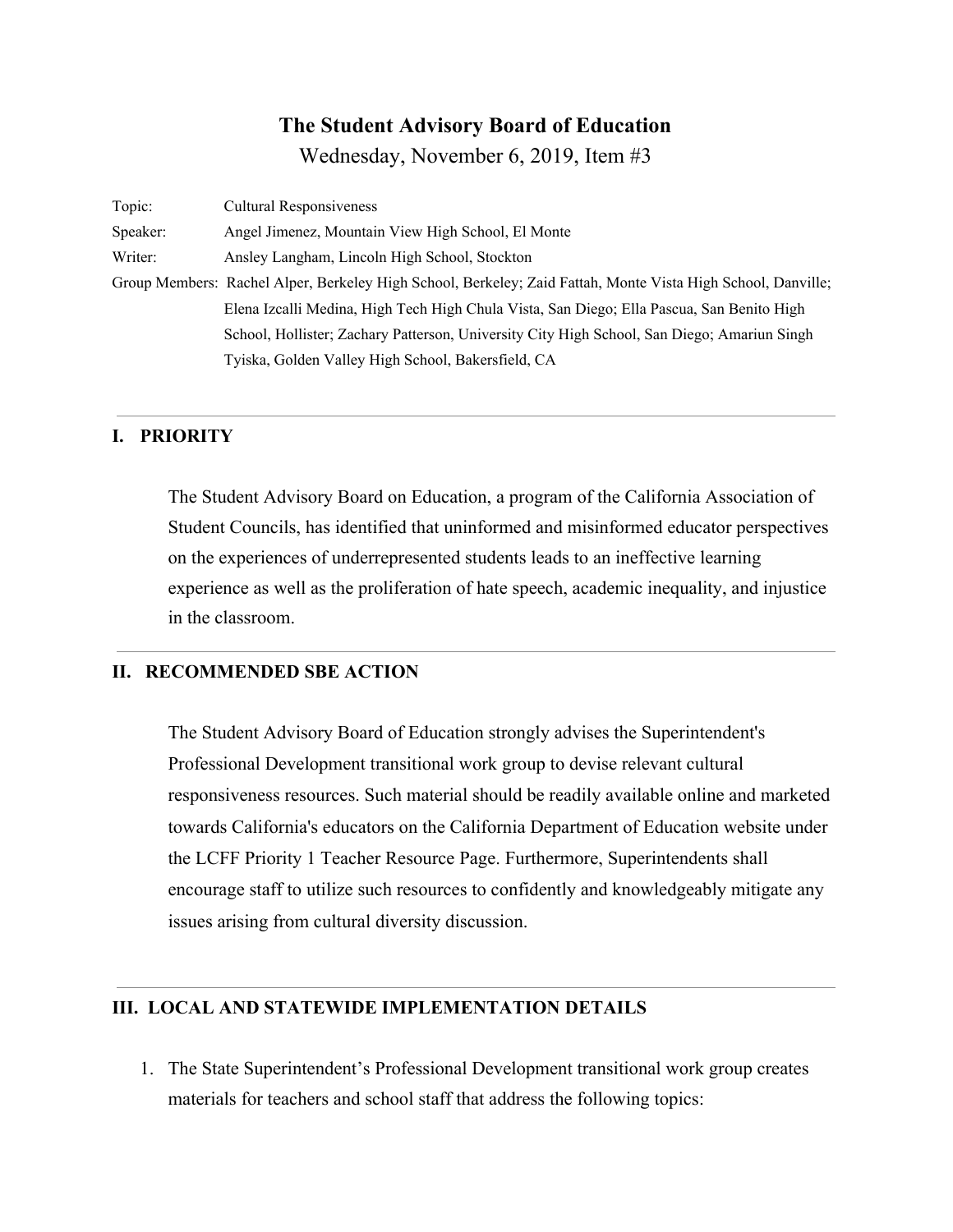- a. Cultural Awareness
	- i. Cultural groups and identities are defined as traditionally oppressed racial, religious, and other oppressed identity groups.
	- ii. Cultural responsiveness promotes an understanding of culture, ethnicity, and language. A culturally responsive individual has the ability to adapt to the cultural needs of those with whom they work.
	- iii. Educators are taught to identify their cultural lens, recognize their triggers around race and culture, and combat their own implicit biases.
	- iv. School staff understand the socio-political context around race and language.
	- v. Teachers broaden their interpretations of culturally and linguistically diverse students' learning behaviors.
- b. Facilitation of Culturally-Difficult Conversations
	- i. Educators are given the tools to move past discomfort and hold charged conversations surrounding culturally sensitive topics.
	- ii. Material is provided to address diverse students' stress responses stemming from curriculum topics and everyday microaggressions.
- c. Mediation of Cultural Conflicts Between Students
	- i. School staff will be provided with guidance on how to respond to the invariable conflicts between students that arise as a result of cultural conversations and ethnic students curriculum.
- 2. Superintendent Thurmond's transitional work group will inform cultural responsiveness resource creation by consulting with recognized experts on culturally responsive teaching, social justice education, and cultural education.
- 3. Cultural responsiveness materials will be available under the LCFF Priority 1 Teacher Resource Page in the Teacher Effectiveness section. Districts review this page as they formulate their annual LCAP plans. This resource will replace *[Cultural and Linguistic](https://iris.peabody.vanderbilt.edu/module/clde/) [Differences: What Teachers Should Know](https://iris.peabody.vanderbilt.edu/module/clde/)*, a source curated by The IRIS Center at Vanderbilt's Peabody College of Education and Human Development but not endorsed by the California Department of Education.
- 4. In respective counties, superintendents must distribute cultural training materials to school staff in a way prescribed by the district. The curriculum could be utilized in a staff development day or simply as an online educator resource.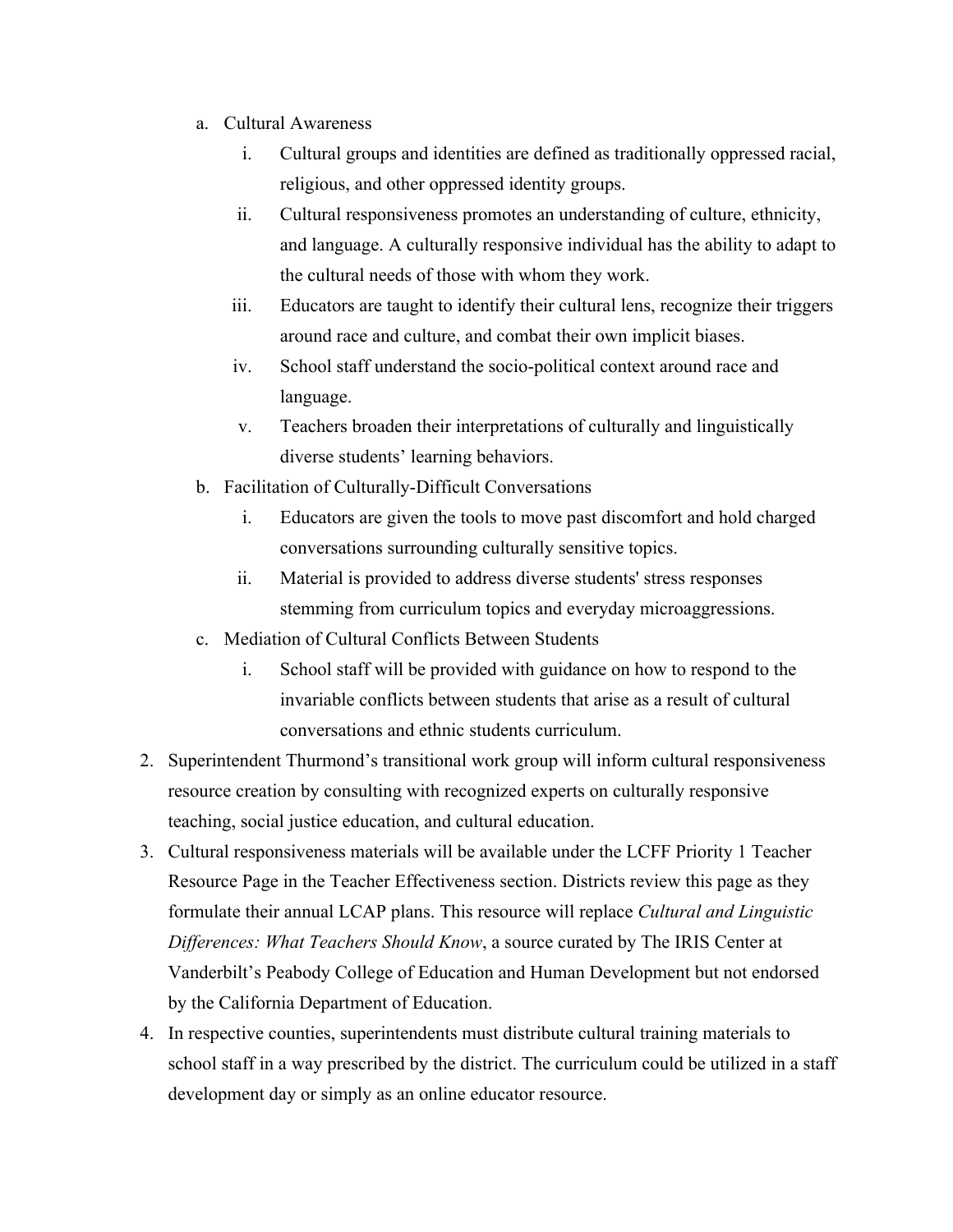#### **IV. KEY ISSUES**

- 1. Teachers and school administrations often do not know how to handle targeted hate incidents. In 2017, at San Ramon Valley High School in SRVUSD, a student ran for ASB president under a culturally insensitive platform, making fun of Islamic culture and preying on cultural stereotypes. The student was never properly disciplined by school and district administrators and was able to keep the position.
- 2. A 2016 study by Northwestern University and reported by *The Atlantic* asserts that, "The physiological response to race-based stressors—be it perceived racial prejudice, or the drive to outperform negative stereotypes—leads the body to pump out more stress hormones in adolescents from traditionally marginalized groups. This biological reaction to race-based stress is compounded by the psychological response to discrimination or the coping mechanisms youngsters develop to lessen the distress. What emerges is a picture of black and Latino students whose concentration, motivation, and, ultimately, learning is impaired by unintended and overt racism."
- 3. Teachers sometimes discourage minority students from achieving academic success. In 2010, at an elementary school in Hollister, CA, a student in a predominantly white class was switched to a class with more minority students even though the more "racially appropriate" class did not fit her academic level.
- 4. According to the Healthy Kids Survey's 2018 results, among 7th grade California students, only 8% of Asian students and 10% of white students reported being in a physical fight within the last 12 months, while 24% of African American students and 16% of Latino/a students had been a physical fight within that same time frame. High percentages of fights amongst underrepresented racial groups points to particular discomfort in classrooms and school settings for students not proportionally represented among California teachers.
- 5. Also outlined in the Healthy Kids Survey's 2018 results, minority students report feeling less connected to their school environments. For 7th graders, 74% of white students report feeling connected, while only 55% of African American students report feeling connected.
- 6. School districts with a disproportionately high number of low-income students have higher rates of absenteeism than schools located in more affluent, suburban areas.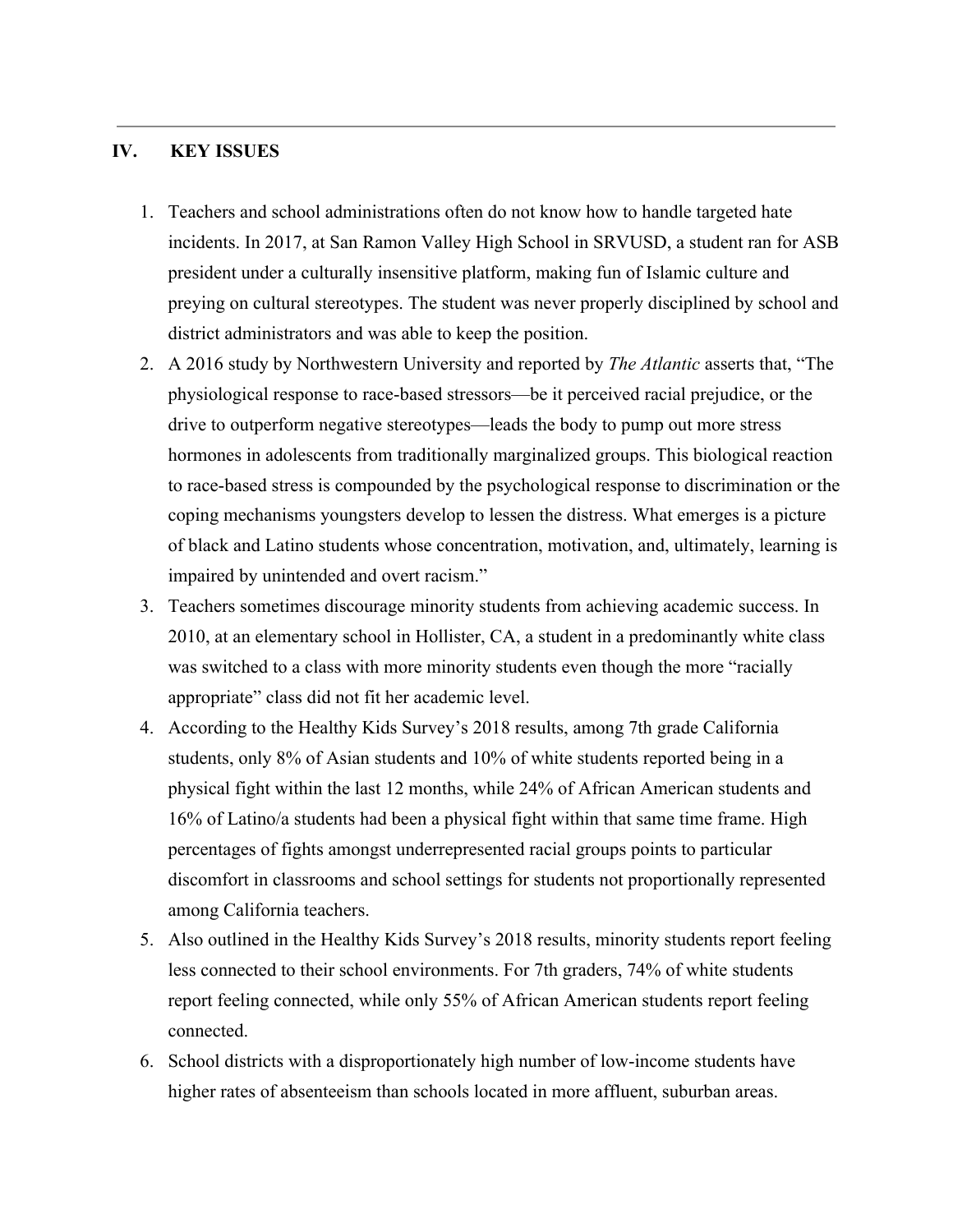Oakland, California, has a chronic absenteeism rate of 15.8 percent compared to a 4.8 percent absenteeism rate in San Ramon Valley Unified, centered in Danville, a wealthy community 20 miles to its east.

#### **V. PROVEN RESULTS**

There is little statistical evidence regarding the success of cultural training materials for educators due to the fact that much of the benefits of such material are apparent in the implementation of soft skills and personal interactions, the results of which are difficult to quantify.

- 1. A 2019 survey of 177 midwestern educators in a voluntary additional teacher accreditation program (edTPA) found that 95% of educators reported that gaining knowledge of the cultural backgrounds of students was extremely important to the way that they approached teaching. Under the same study, 89% of educators reported believing that using culturally responsive pedagogy was extremely important.
- 2. At Ossining High School in Westchester County, New York, teachers are pioneering culturally competent teaching in classes designed for students to have courageous conversations about classism, sexism, and racism. Regarding the facilitation of the class, a student remarked that, "I remember at first in the beginning of the year, [the cultural tension] was always and constantly on my mind. Just thinking about it got me mad, just seeing it around me, but eventually I sort of got to think about it more and I thought it was great how I got to like not only educate myself on [cultural differences and conflicts] but also educate people around me on these things whenever I saw the opportunity to, and this class just made me and even the people around me just a little more aware."

#### **VI. FISCAL ANALYSIS**

The curation of cultural competency materials for California educators comes at a negligible cost to the State Board of Education. The Professional Development transitional work group is a voluntary team already in existence under Superintendent Thurmond's initiatives, and extensive information and methodology on cultural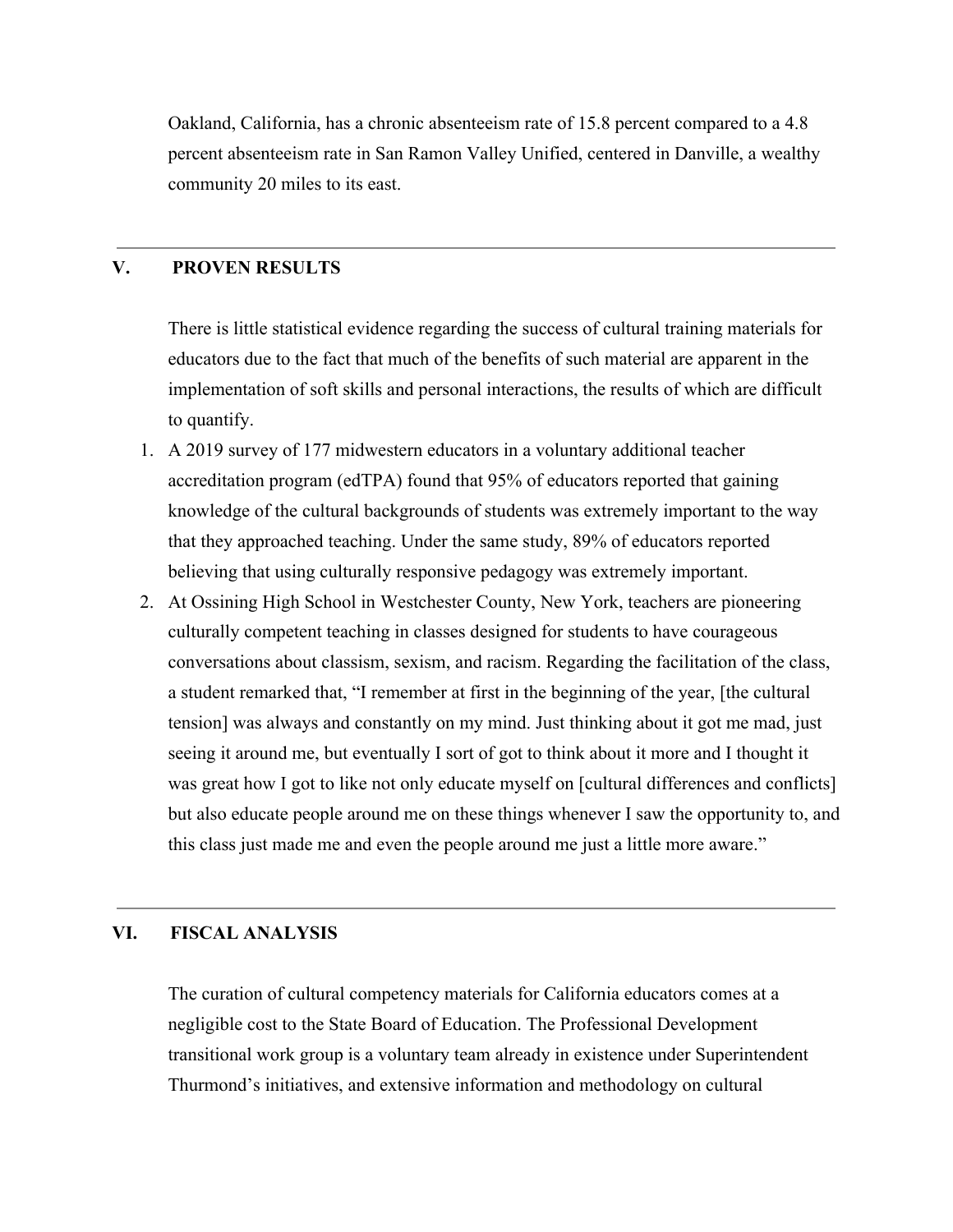responsiveness and responsiveness is presently available within the California Department of Education and in the larger academic world.

#### **VII. RATIONALE**

In 2019, California's students are more diverse than ever. As a result, districts across the state are beginning to recognize the need for educators to be culturally competent and able to facilitate student discussion surrounding sensitive cultural topics. School districts such as the Berkeley Unified District and the Albany Unified School District have begun allotting district funds to pay for staff training programs in an effort to combat issues that may arise in the school environment as a result of exposed and discussed cultural differences. It is important to recognize that not all California schools are financially able to provide proper cultural responsiveness training to teachers because of the lack of free, relevant, readily available cultural competency resources, which is why it is imperative that the SBE create and offer a comprehensive online resource for educators and school staff that eliminates the cost burden of necessary cultural competency materials. These materials equip teachers with the tools to gain cultural awareness, facilitate healthy, sensitive conversations surrounding race, religion, and other cultural identities, and prevent conflict in student interactions. Once equipped, teachers will feel more confident holding discussions and addressing these difficult cultural issues in their classrooms. With properly trained educators, students from the education system's underrepresented backgrounds will feel that their classrooms safe and more inclusive, and that they can engage in their education with teachers who better understand them.

#### **VIII. SUMMARY OF PREVIOUS DISCUSSION AND ACTION**

- 1. Previous Federal Policy:
	- a. In 2012, the U.S. Department of Education released a free, two-part training toolkit designed to reduce incidents of bullying, for use by classroom teachers and educators. The toolkit was developed by the Safe and Supportive Schools Technical Assistance Center, supported by the U.S. Department of Education's Office of Safe and Healthy Students, in collaboration with the NEA and the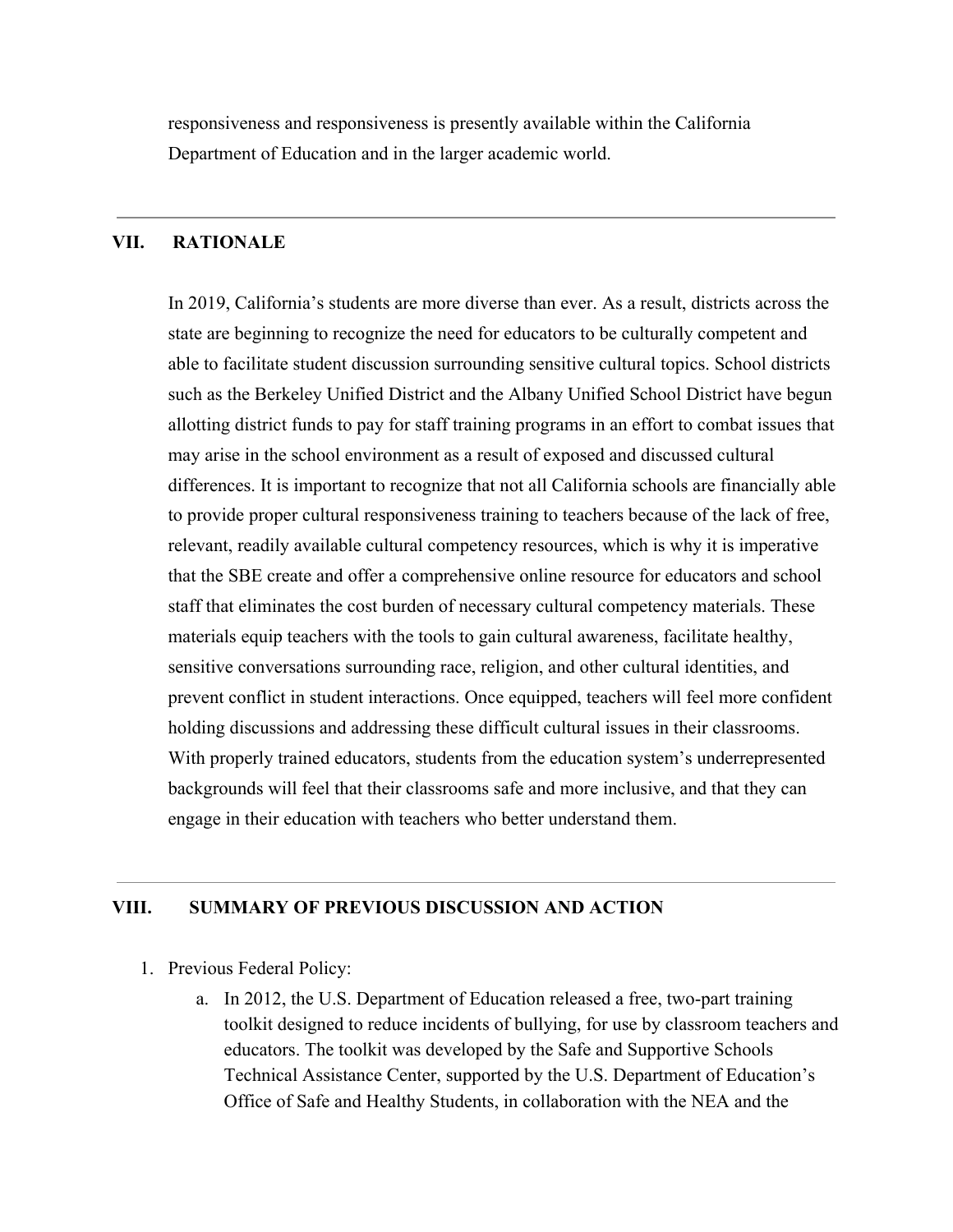American Federation of Teachers. This included creating a culture of respect for differences.

- 2. Previous State Board of Education Recommendations:
	- a. In 2012 Superintendent Torlakson appointed an Educator Excellence Task Force, that focused on teacher ability to address educator quality. The task force was a joint effort between the California Department of Education and the California Commission on Teacher Credentialing.
- 3. Previous State Legislation:
	- a. AB 512 (February 2019) requires that mental health care plans, through the Medi-Cal program, include cultural competency plans that address disparities in access, utilization, and outcomes of mental health care based on race, ethnicity and immigration status. The cultural competency plan is reported and corresponding mental health disparity reduction targets are implemented on the county level.
	- b. SB 160 (October 2019) mandates that county natural disaster emergency plans consider and integrate the cultural needs of the population based on feedback from a community advisory board. The creation of these cultural competency plans protect especially vulnerable communities who require specialized actions in the face of natural disasters.
	- c. AB 54 (2003) authorized a study into the availability and effectiveness of cultural competency training for teachers, a term referring to the teacher's ability to have positive responses and interactions with students from a variety of different backgrounds. The study found that:
		- i. The current accrediting system ensure that new teachers receive appropriate training in cultural competency as part of their pre-service and induction programs.
		- ii. The majority of educators who have been in the system for some time have not had cultural competency training that is appropriate for their local needs, that reflects what is known about high-quality and effective training on this topic, or that reflects the literature on effective professional development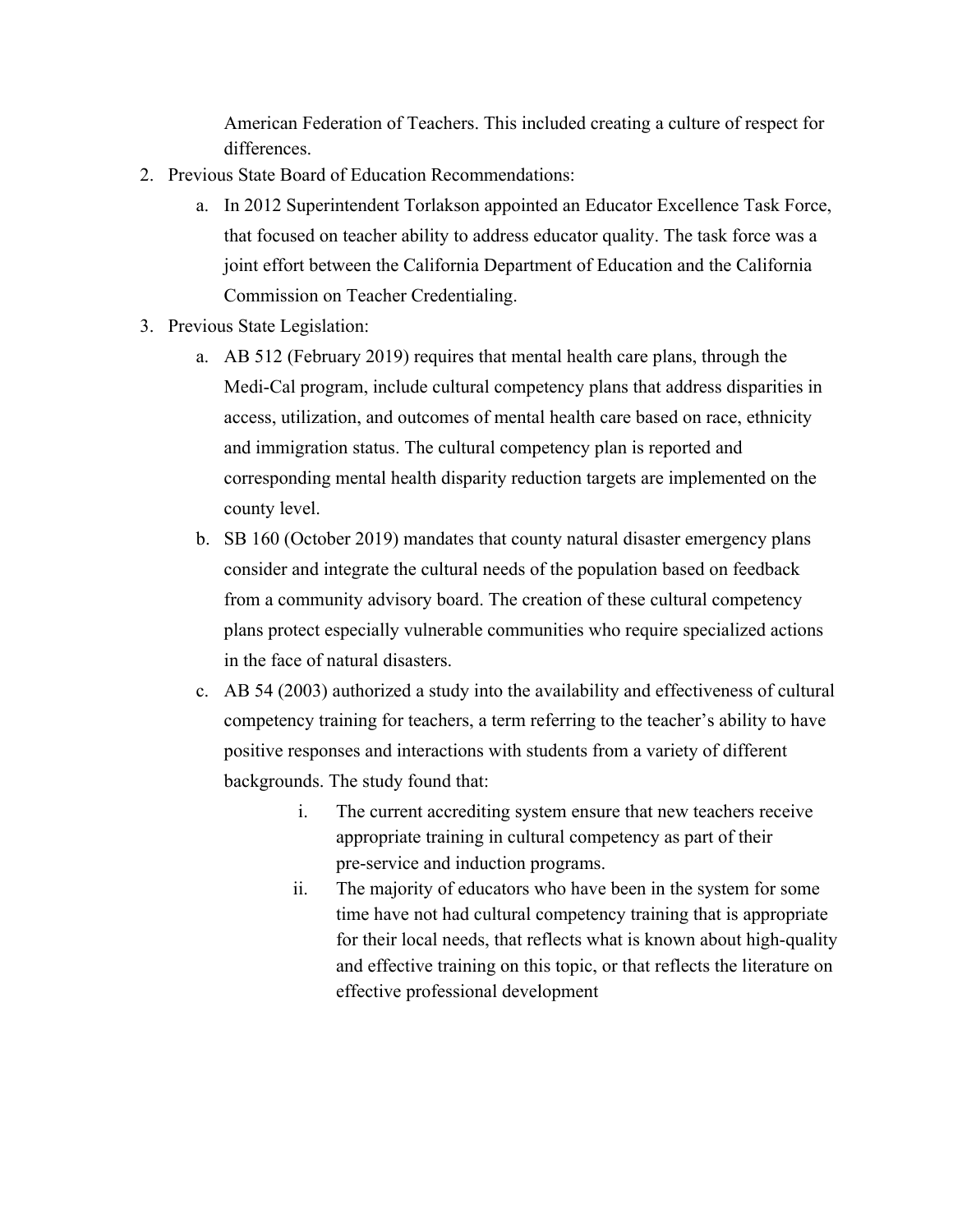## **The Student Advisory Board of Education**

Wednesday, November 6, 2019, Item #4

| Topic:   | Mental Health in Education                                                                             |
|----------|--------------------------------------------------------------------------------------------------------|
| Speaker: | Mina Lee, John Marshall Sr. High School, Los Angeles                                                   |
| Writer:  | Audrey Mallah, Albany High School, Albany                                                              |
|          | Group Members: Amanda Vang, Luther Burbank High School, Sacramento; Colin Lira, Rio Vista High School; |
|          | Deyi Oliver Zhang, Castro Valley High School, Castro Valley; Ethan Daniel Collier, Hilltop High        |
|          | School, Chula Vista; Kate Heller, Credo High School, Rohnert Park; Simi Shetty, California High        |
|          | School, San Ramon; Yashelyn Hernandez, Dr. Olga Mohan High School, Los Angeles                         |

## **I. PRIORITY**

The Student Advisory Board on Education, a program of the California Association of Student Councils, has identified that Californian high school student's perspectives on mental health are not prioritized in policy development related to educators, youth suicide, student safety, and other mental health-related issues.

#### **II. RECOMMENDED SBE ACTION**

The Student Advisory Board on Education urges the Superintendent of Public Instruction to direct the California Department of Education (CDE) to ensure that one or more high school student members are appointed to the Student Mental Health Policy Workgroup (SMHPW) with full voting rights and duties at all times and are appointed annually.

#### **III. LOCAL AND STATEWIDE IMPLEMENTATION DETAILS**

The Superintendent of Public Instruction should ensure a student member who attends a California public high school or charter school to serve on the Student Mental Health Policy Workgroup. This member will attend the quarterly meetings and give insight on the mental health of students and issues surrounding mental health that students face today.

The implementation of the student member will require the following:

● A standardized application process with: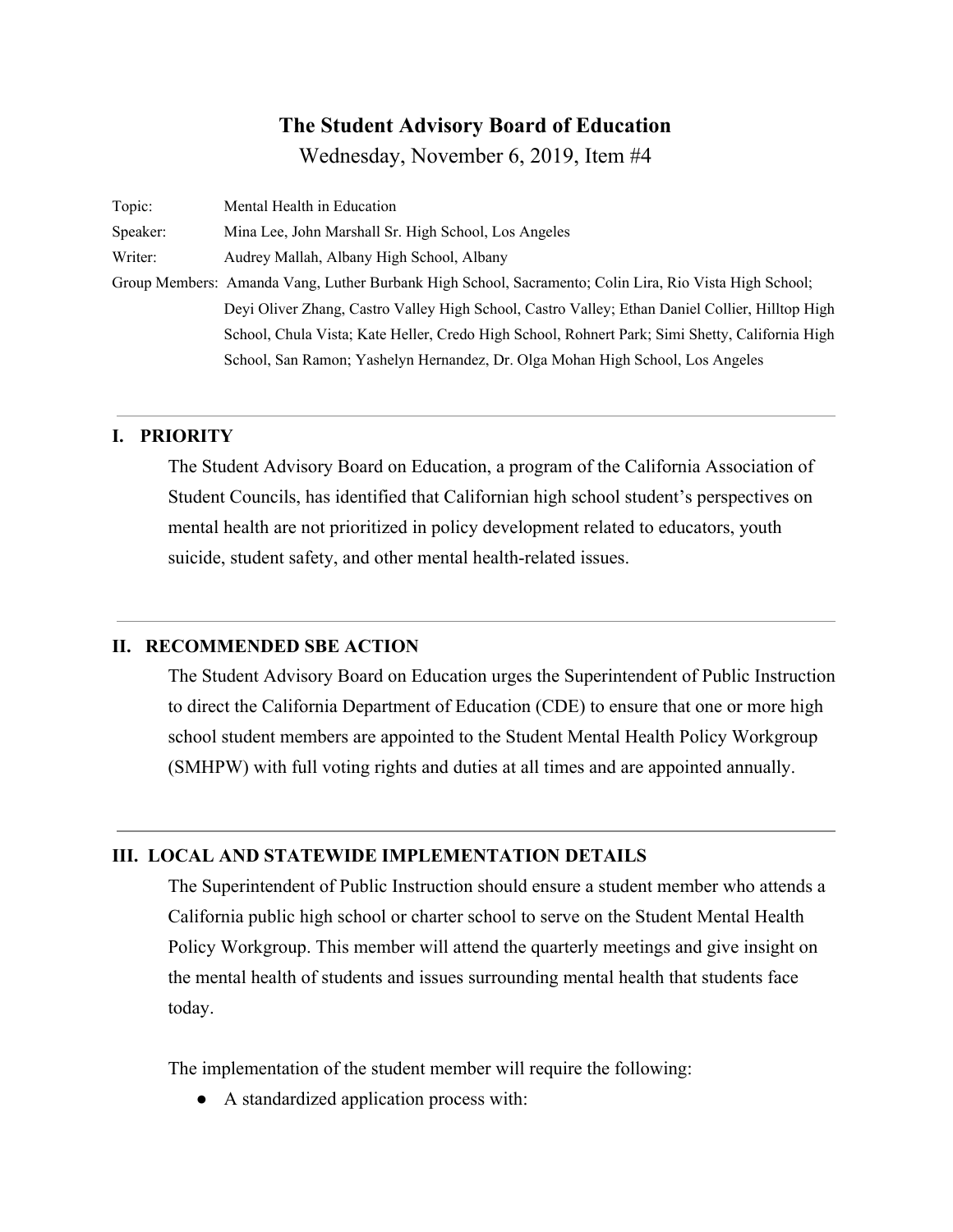- Free-response questions
- An application deadline
- A selection timeline
- **Outreach** 
	- The Superintendent of Public Instruction to publish a letter to all students, teachers, counselors, principals, and other constituents of California school districts in order to publicize the position.
	- $\circ$  The Superintendent will work with a variety of stakeholders and advocacy groups that work with students directly, such as the California Association of Student Councils, to identify potential candidates to serve on the workgroup.

#### **IV. KEY ISSUES**

- Students lack the tools to recognize the signs of mental health problems within themselves and others and even if they are able to recognize the signs, and they are unaware of the resources they have or have to give to a person who is struggling.
- In 2013, 481 Californian youths, between the ages of 10-24, were known to have committed suicide.
- Nearly 90% of all California youth suicides from 2011-2013 were associated with either a diagnosable mental health or substance-abuse disorder.
- According to the American Psychological Association, 42% of adolescents report that they are not appropriately managing their stress levels; 13% say that they never set aside time to manage their stress.
- According to Attendance Works, kindergarten students who are chronically absent are less likely to read proficiently by the end of third grade and are more likely to be held back in later grades.
- According to the Lucile Packard's Foundation for Children's Health, the counselor to student ratio is 681:1, the nurse to student ratio is 2502:1, the psychologist to student ratio is 1124:1, and the social worker to student ratio is 9277:1. This is an issue because for students to receive competent mental health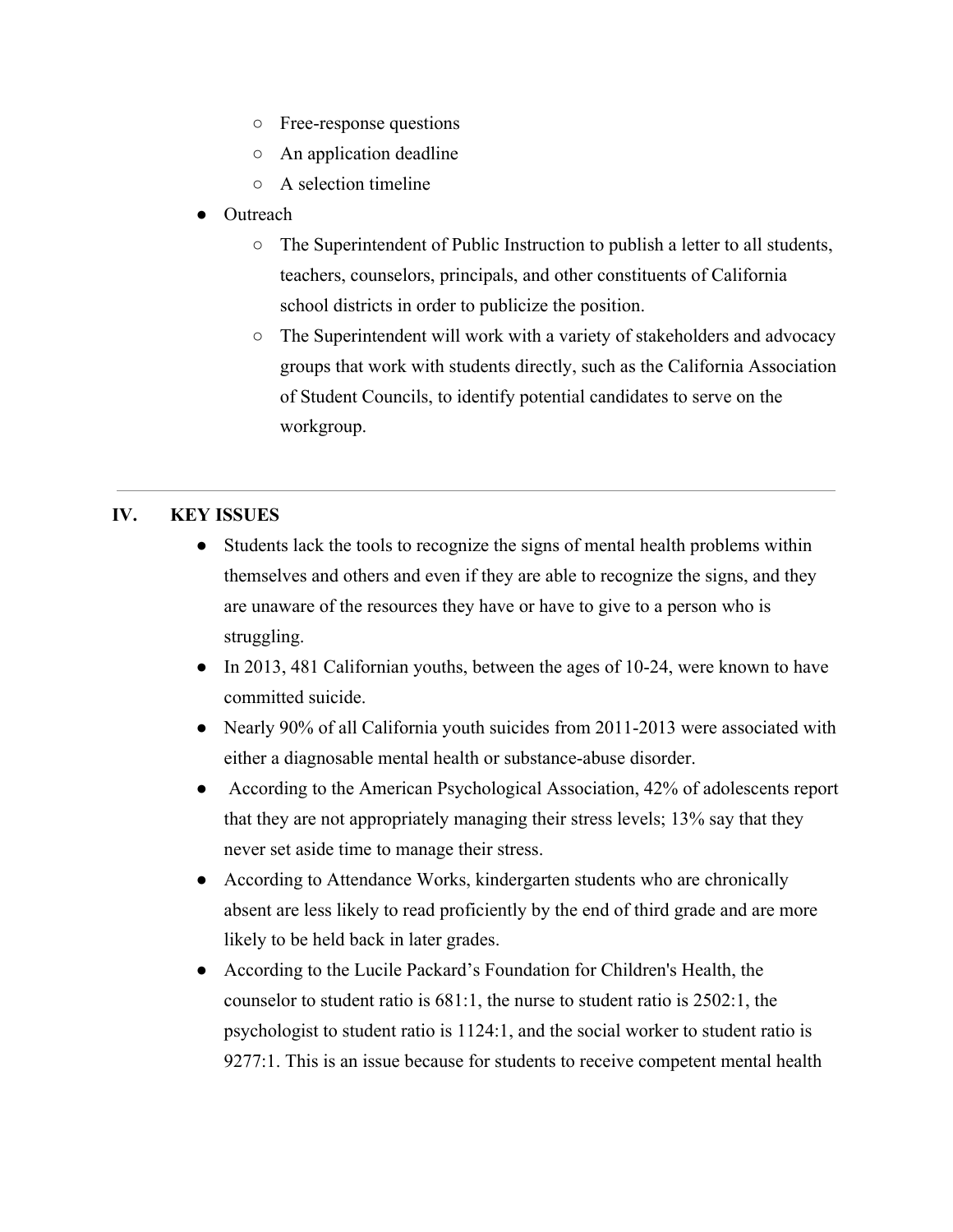support, faculty must be able to dedicate sufficient time to each student, which cannot happen with these large ratios.

#### **V. PROVEN RESULTS**

- The student member on the California State Board of Education and State Boards of other states act as a liaison between students and their respective boards.
- The State Board of Education's Child Nutrition Advisory Council includes a student board member.
- Individual districts' Boards of Education allow for student board members.
- The Instructional Quality Commission (IQC) includes a student member, showing the value and importance of student members on boards.

## **VI. FISCAL ANALYSIS**

The student member will serve without pay. In accordance with state regulations, all authorized travel costs (transportation, lodging, meals) related to the SMHPW quarterly meetings will be reimbursed or arranged by the SMHPW, with the exception of airfare, which is directly paid by the California Department of Education. This will follow the same guidelines as the student IQC member.

## **VII. RATIONALE**

According to the Center for Disease Control and Prevention, suicide is the second-leading cause of death amongst teenagers in the United States. Many high school students have also reported struggles with anxiety, self harm, and substance abuse. With this in mind, opening a discussion surrounding mental health is crucial, which is the role of the SMHPW. For the SMHPW to be fully productive and be able to make informed decisions, student input is critical. Although student data can be reviewed, adding a full voting student member further increases transparency and personability between students and the workgroup. Students are aware of situations, concerns, and obstacles that their peers face on an everyday basis that would otherwise be difficult for the workgroup to understand.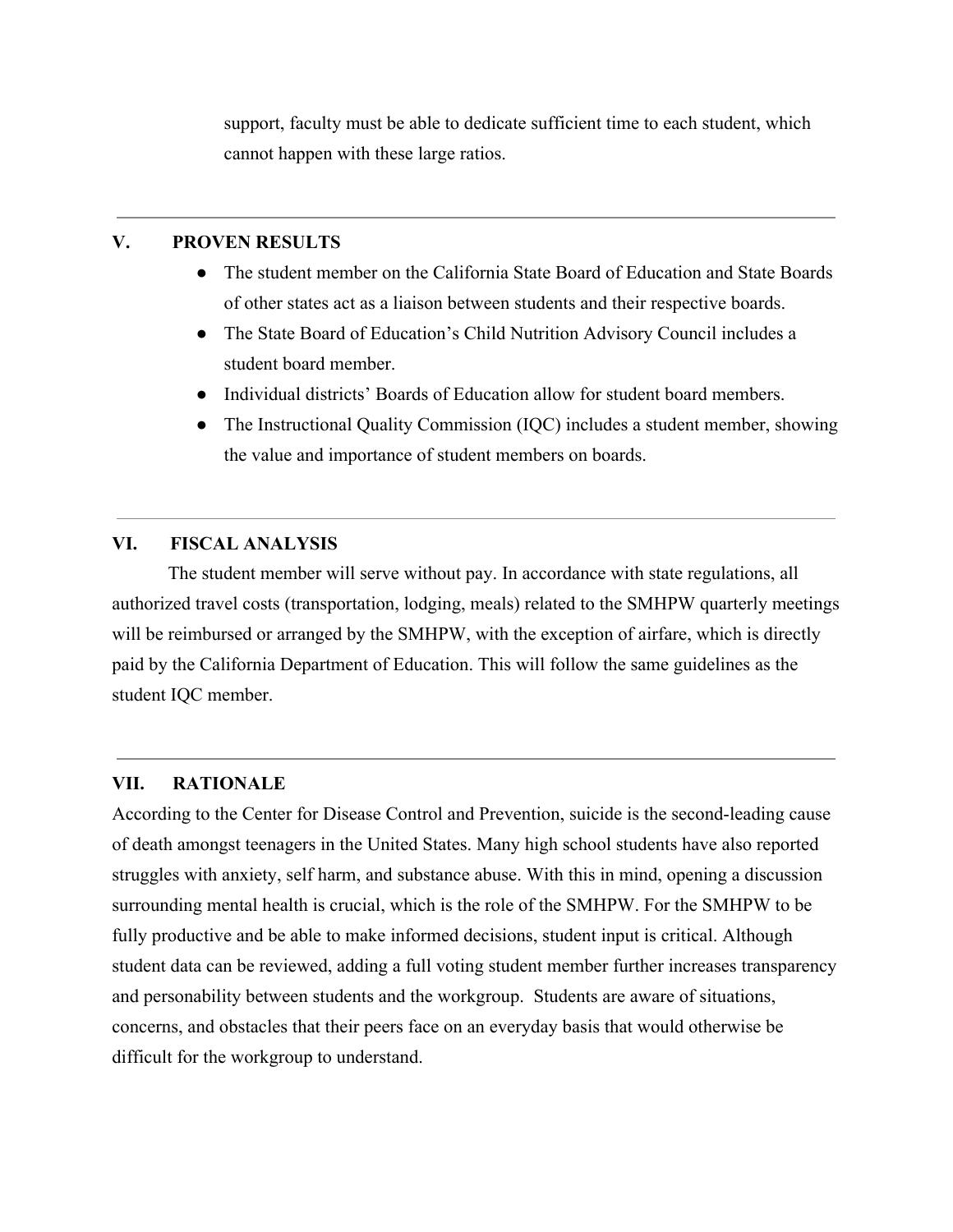#### **VIII. SUMMARY OF PREVIOUS DISCUSSION AND ACTION**

#### A. Past Education Code Implementations

- a. Section 51210.8 (2005-2006) Mandates that the SBE will adopt the content standards in the curriculum area of health education and the content standards shall provide a framework for instruction that a school may offer in the curriculum area of health education. Currently in effect.
- b. Section 215 (2015-2016) Mandates that the governing board of any local educational Agencies (LEA's) that serves students in grades seven to twelve adopt a policy on pupil suicide prevention, intervention, and postvention. Currently in effect.
- c. Section 41533 (2013) Authorizes school districts to use a portion of their Professional Development Block Grant funding to pay for suicide prevention training for school teachers. Currently in effect.
- B. Previous State Legislation:
	- a. AB 3632 (1983-1984) Requires a partnership between school districts and county mental health agencies to deliver mental health services to students with individualized education programs (IEP's).
	- b. AB 2017 (2015-2016) Established the Mental Health Services Fund, continuously appropriated to and administered by the State Department of Health Care Services, to fund specified county mental health programs, including prevention and early intervention programs and programs implemented under the Adult and Older Adult Mental Health System of Care Act. Currently in effect.
	- c. AB 2639 (2017-2018) Requires schools that serve students in grades seven through twelve to review policies on pupil suicide prevention every five years and update the policy, if necessary. Currently in effect.
	- d. SB 972 (2017-2018) Increases awareness of services available to students by requiring public schools, private schools, and public and private institutions of higher education that issue pupil identification cards to include the telephone number for a suicide prevention hotline or the Crisis Text Line. Currently in effect.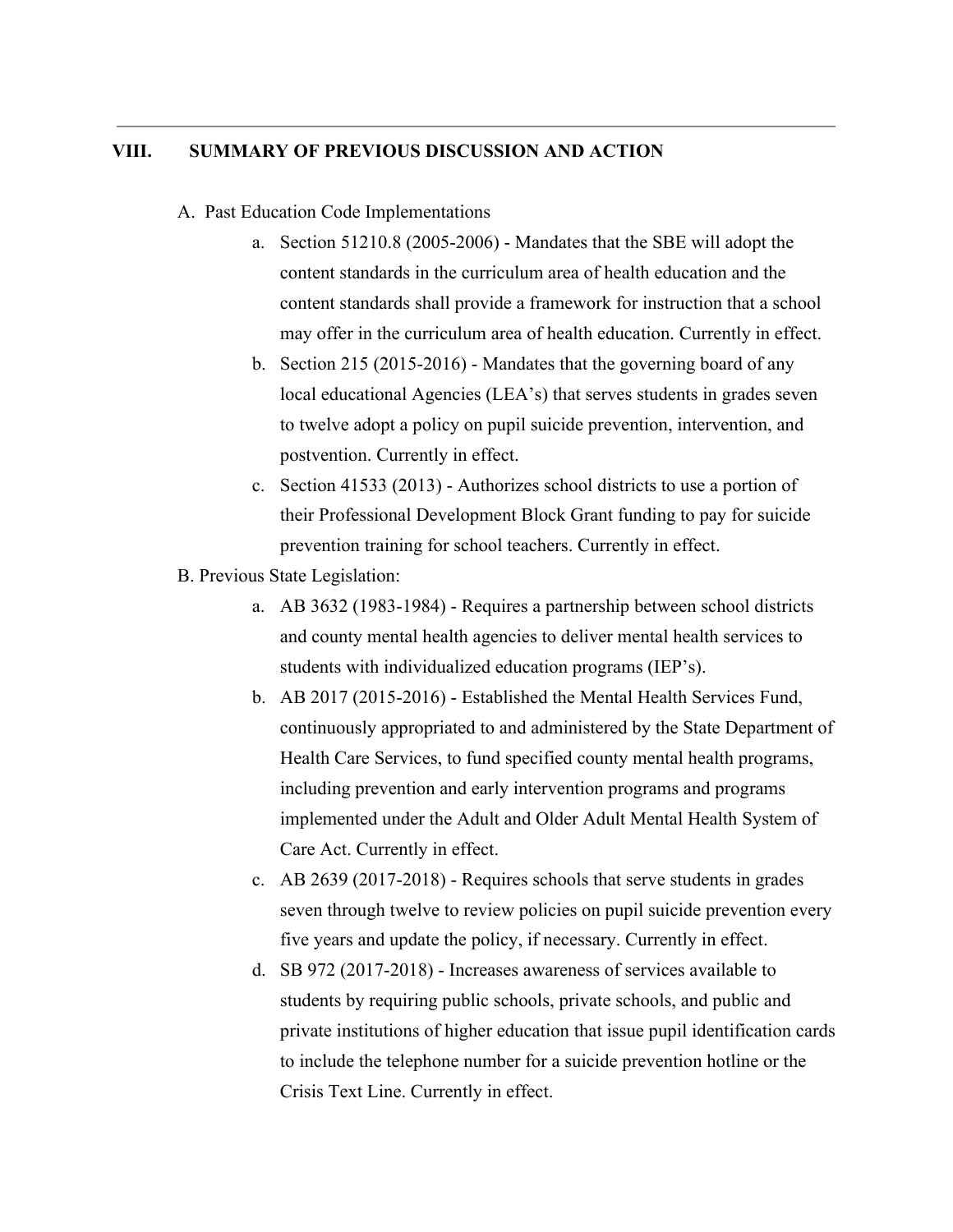# **The Student Advisory Board of Education**

Wednesday, November 6, 2019, Item #5

Topic: Student Board Member Support Speaker: Aubreanna McNamara, Summerville Union High School, Tuolumne County Writer: Caruna Gillespie, Laytonville High School, Laytonville Group Members: Michelle Alas, Northgate High School, Walnut Creek; Tina Javid, San Benito High School, Hollister

## **I. PRIORITY**

The Student Advisory Board on Education, a program of the California Association of Student Councils, has determined that student voice is not prioritized or given the resources to sufficiently represent student needs that are overlooked and neglected by those who work in the educational system.

## **II. RECOMMENDED SBE ACTION**

The Student Advisory Board on Education suggests that the State Board of Education encourages districts to prioritize training of their student board members to adequately provide a platform for student voice through trainings provided by the districts. We also suggest that the State Superintendent of Public Instruction partner with key stakeholders to create *A Blueprint for Local Student Board Member Training* for districts to utilize in order to train their student board members.

## **III. LOCAL AND STATEWIDE IMPLEMENTATION DETAILS**

- 1. The Student Advisory Board on Education suggests that the State Board of Education creates *A Blueprint for Local Student Board Member Training* for trainings that contain but are limited to the following components:
	- Understanding of Technical Aspects of Local Education System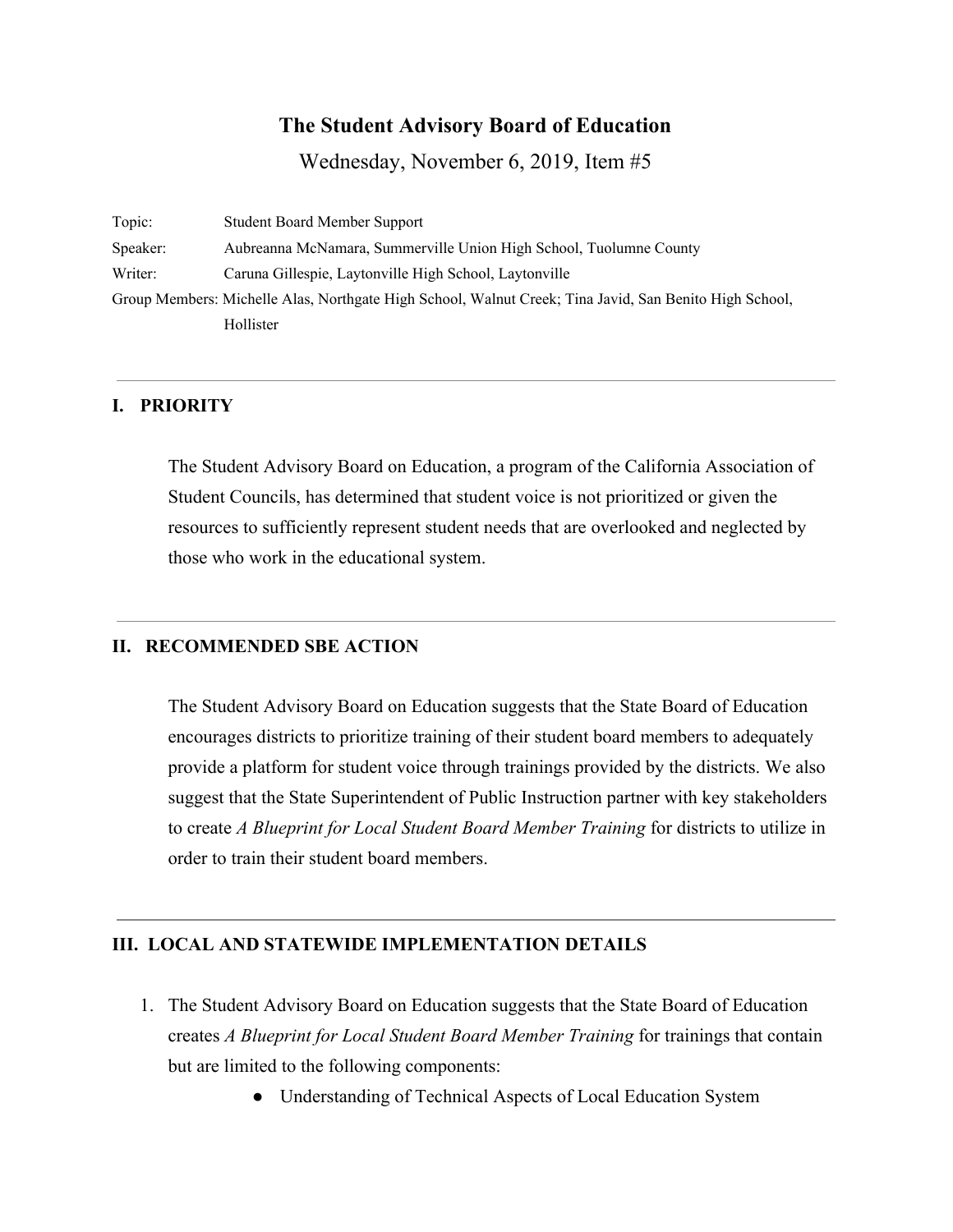- How school districts implement change within LCAP/LCFF Framework
- Exact jurisdiction of Local Boards of Educations
- Role of State Board of Education, Superintendent, CDE, and County offices of education in guiding local school districts
- **Student Abilities/Restrictions** 
	- Student Bill of Rights and the application of the rights to student school board members
	- Preferential voting weight
- Role/Responsibilities
	- Who they represent and the importance of accurate representation
	- Expectations for student involvement and contribution
	- Expectations for outreach within the school with peers
- Skills for being an effective voice
	- Presentation skills and communication skills
	- Collaboration methods and team development
	- Critical thinking and time management skills
- Possible Challenges
	- Lack of understanding from fellow board members
	- Ideas and contributions disregarded due to age
- Moral Training
	- Racial implicit bias, gender implicit bias, and sexual orientation implicit bias
	- Ethics trainings
- 2. We also suggest the collaboration of educational departments and student members, as well as incorporating existing trainings developed by different programs and stakeholders such as:
	- California School Boards Association
	- Student Member on State Board of Education
	- California Association of Student Councils
- 3. We suggest that this model is provided on the website for the California Department of Education, and the California School Board Association and distributed to district superintendents and boards of education.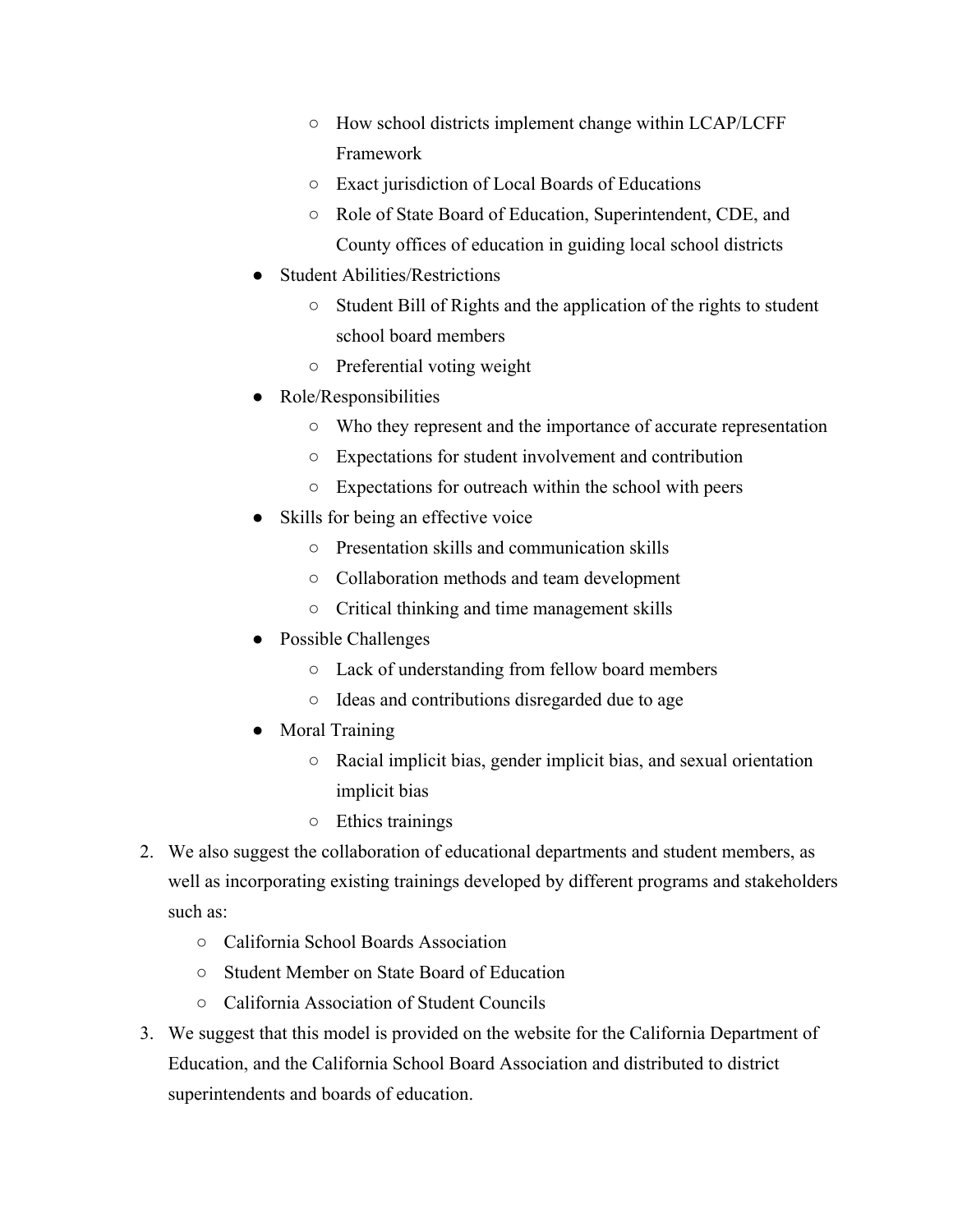## **IV. KEY ISSUES**

- Lack of transparency and accountability on the part of each district board regarding the status or lack of student board member.
- There are limited pathways of communication for public school students to express their needs and concerns regarding their education to an entity that can enact change.
- District boards receive limited information from students; thus, they cannot adapt their policies and processes to address issues that are often generalized.
- The position of student district board member isn't perceived as credible or useful because they aren't properly prepared to collaborate with adult members.
- The trainings that are offered for Student District Board Members aren't available to all students that are an active member or upcoming member because of financial restrictions.
- In a survey conducted by Quaglia Institute where 66,000 high school students were surveyed, it was found that 53% of students felt they did not have a voice in their school, while 54% of students felt they were not a valued member of their school community.
- Data from the California Healthy Kids survey shows that only 36% of high school students feel meaningfully engaged in their education. (2015-2017)

## **V. PROVEN RESULTS**

- Oregon provides training for all newly elected board members broken down into three workshops that vary in levels of depth and provide proper education on the role of board members.
- Texas implements school district board member training for districts that don't offer it themselves and require that members are educated on specific topics for a certain number of hours.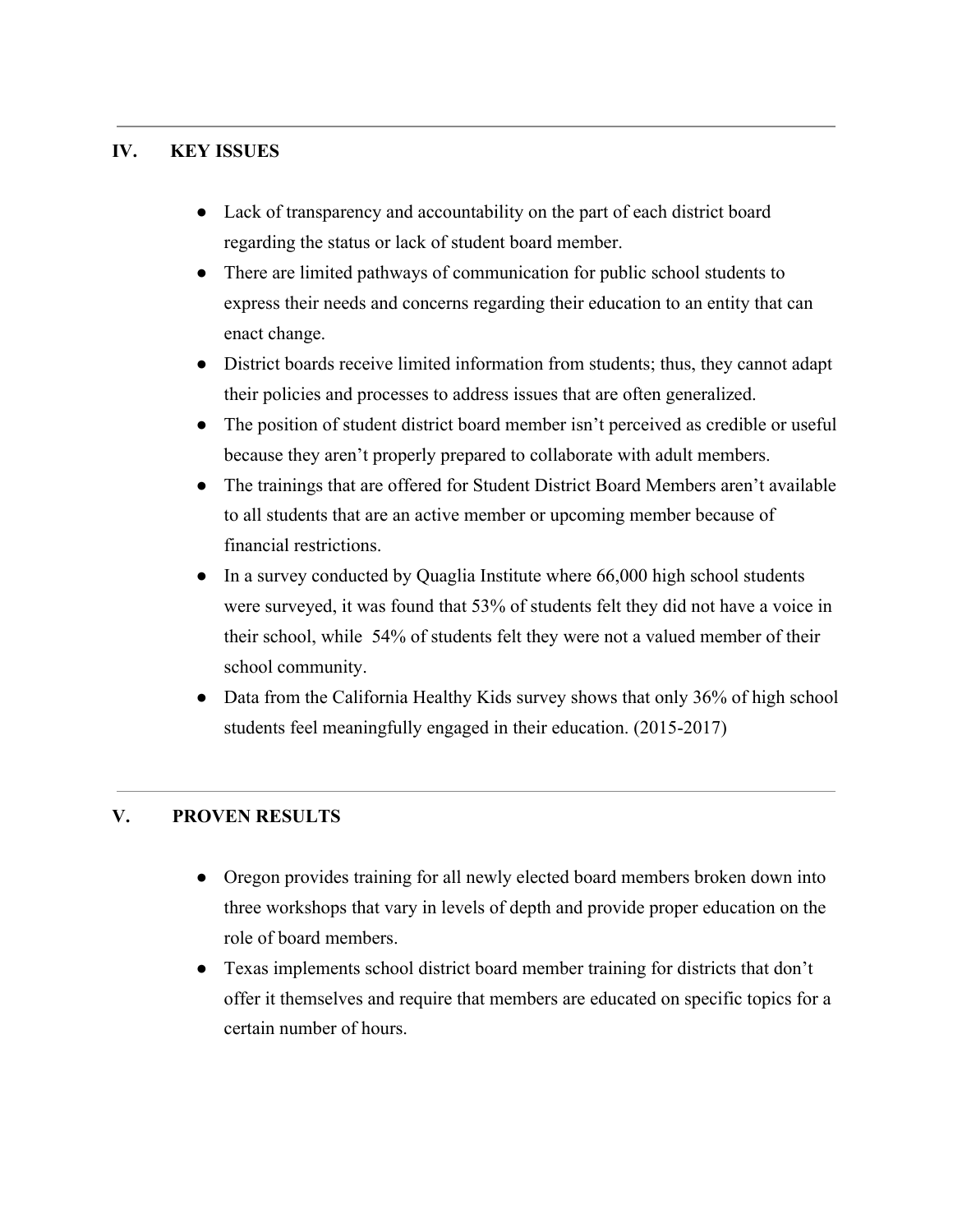- New York requires all newly-elected board members to complete training within their first year serving on the board and offer an in-person as well as an online version of the training that increases board efficiency.
- Missouri provides a 18.5-hour long training that newly-elected student board members must complete within their first year of service (§ 162.203, RSMo.)

## **VI. FISCAL ANALYSIS**

Creating and distributing a model for student board member training will incur minimal cost. Contact and communication costs between key stakeholders creating and distributing the model is the only expenditure.

#### **VII. RATIONALE**

Offering these trainings for student board members will increase the efficacy of student involvement and better highlight student needs that are otherwise overlooked or discarded. It will help bridge the communication gap between school boards, students, community members, and faculty, which will lead to an increase in support for students. If students are provided with the proper tools and resources to fully participate in student advocacy on district boards, the greater student population will be able to have a greater impact on decisions within the district. This will open up more accessible pathways of communication between students in public schools and their respective board members and allow the student board member to act as a conduit for feedback back to the board and contribute implementable and relevant policy regarding public concerns. Increased collaboration between the adult board members and the student board member will help solve current issues in schools. In addition, it will spark interest in students to become board members and districts to incorporate student members on their board.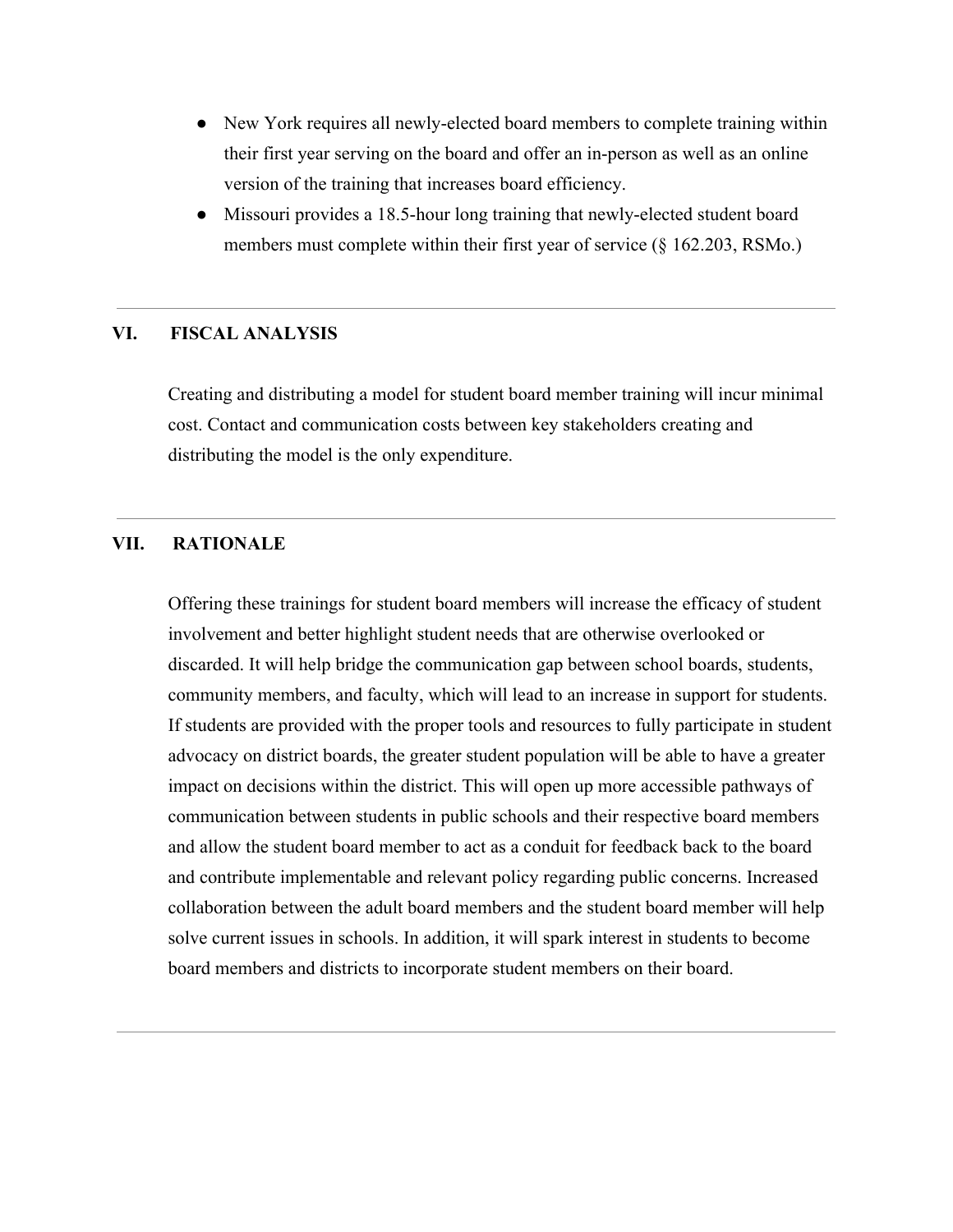## **VIII. SUMMARY OF PREVIOUS DISCUSSION AND ACTION**

- 1. Previous State Board of Education Recommendations:
	- a. The Board of Education currently trains its own pupil member, showing support for the training of student representatives in order to promote youth voice.
- 2. Previous State Legislation
	- a. AB261, in effect 2017, states that student school board members participate fully in the work of the board when it is in open session, including questioning witnesses and having timely access to open session materials.
- 3. School District Action:
	- a. School districts have paid for trainings for their own student school board representatives with the California School Boards Association student board member training(\$350-\$400) and the California Association of Student Council Student Board Member Symposiums(\$95-\$125).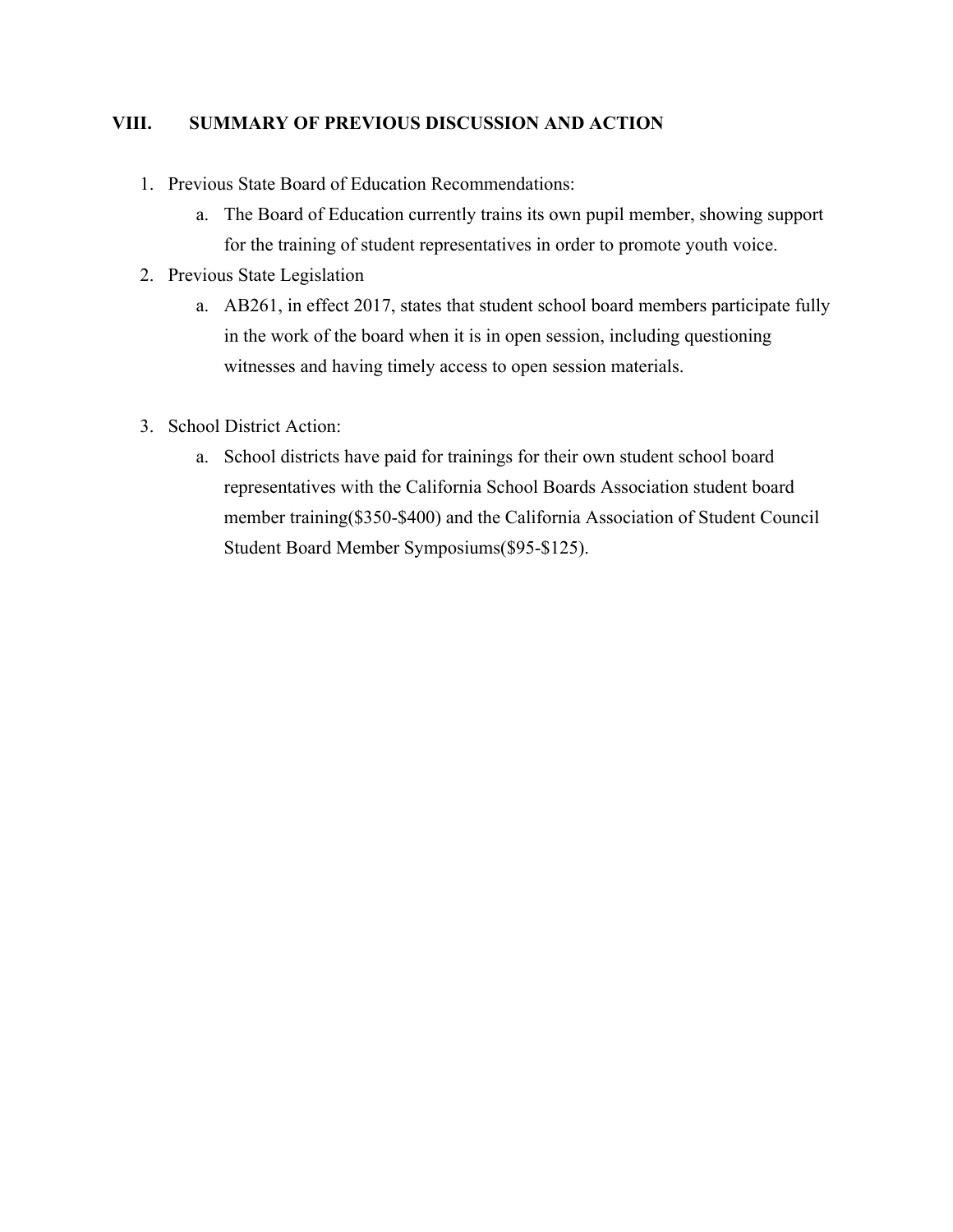# **The Student Advisory Board on Education**

Wednesday, November 8, 2019, Item #6

| Topic:   | Sustainability in Education                                                                             |
|----------|---------------------------------------------------------------------------------------------------------|
| Speaker: | Estrella Pacheco, Analy High School, Sebastopol                                                         |
| Writer:  | Norma A. Garcia, Bright Star Secondary Charter Academy, Los Angeles                                     |
|          | Group Members: Annelise Long, C.K. McClatchy High School, Sacramento; Christopher Tan, Granite Bay High |
|          | School, Granite Bay; Deanna D. Escarieses, Sweetwater High School, National City;                       |
|          | Janice-Tailene Remes-Ullrich, Lincoln High School, Stockton; Jennifer Chavez, Ramona High               |
|          | School, Riverside, Rosemary Gomes, Ramona High School, Riverside; Serena Perl, Palisades                |
|          | Charter High School, Los Angeles                                                                        |

## **I. PRIORITY**

The Student Advisory Board on Education, a program of the California Association of Student Councils, has identified that local educational agencies have inconsistencies and sometimes fail to adequately address the issue of the climate crisis in facilities and infrastructure, which will lead to irreversible effects on posterity.

## **II. RECOMMENDED SBE ACTION**

- 1. The Student Advisory Board on Education recommends that the State Board of Education add "School facilities are environmentally sustainable" as a key area to the state-wide priority of Basic Services for the Local Control Accountability Plan (LCAP). Local Educational Agencies must create goals and action plans to meet the key issue, which have measurable outcomes, such as carbon footprint, water consumption, and energy usage.
- 2. Additionally, we recommend that the State Board of Education identify model practices as a resource for school districts to consider when developing their own LCAPs.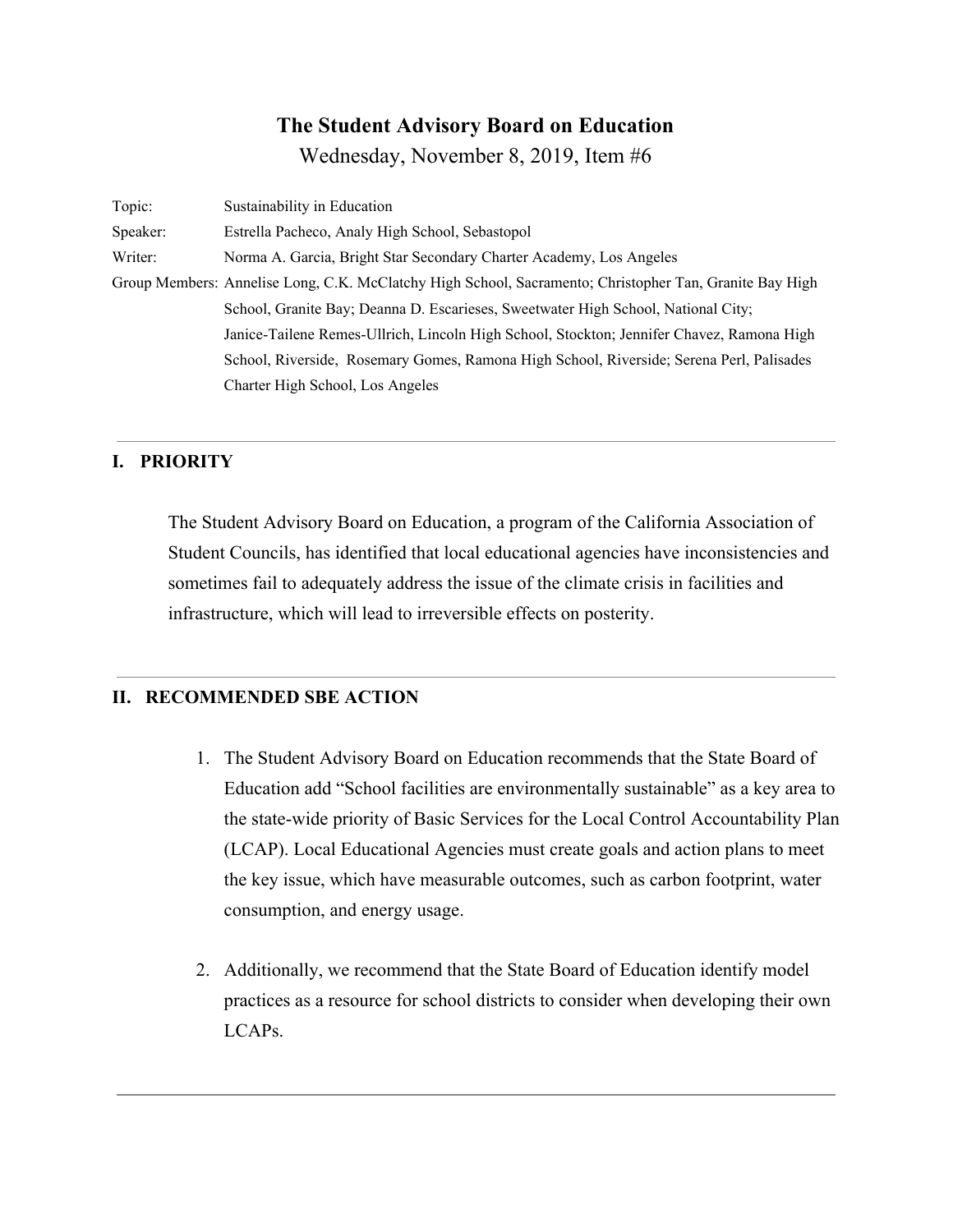## **III. LOCAL AND STATEWIDE IMPLEMENTATION DETAILS**

The Student Advisory Board on Education recommends the addition of a key issue under the Basic Services priority. Thus, the four key areas critical to the LCAP Priority 1: Basic Services will now be:

- 1. Teachers are assigned and fully credentialed for the students they are teaching resources.
- 2. Students have access to the standards-aligned instructional materials resources.
- 3. School facilities are maintained in good repair.
- *4. School facilities are environmentally sustainable.*

As LCAP Priorities need to have measurable outcomes, districts can measure their progress in sustainability through specific metrics. Examples of these metrics can be found below:

- 1. Waste Production
- 2. Carbon Footprint
- 3. Water Usage
- 4. Energy Usage

The State Board of Education should identify model practices that local educational agencies can use to meet goals identified in their LCAP to address the new key area. Examples of these practices are found below:

- 1) Waste Elimination
	- a) Implementation of a tri-bin waste system consisting of landfill, compost, and recycling bins
	- b) Use recycled paper and eliminate plastic products for food packaging
- 2) Eliminating Carbon Emissions
	- a) Implementation of solar panels or other renewable energy systems
	- b) Prioritizing sustainable transportation methods by installing bike racks and implementing efficient bus transportation
- 3) Water Conservation
	- a) Installation of hydration stations and/or dual flush toilets
	- b) Implementation of a rainwater catch system for gardens and for flushing toilets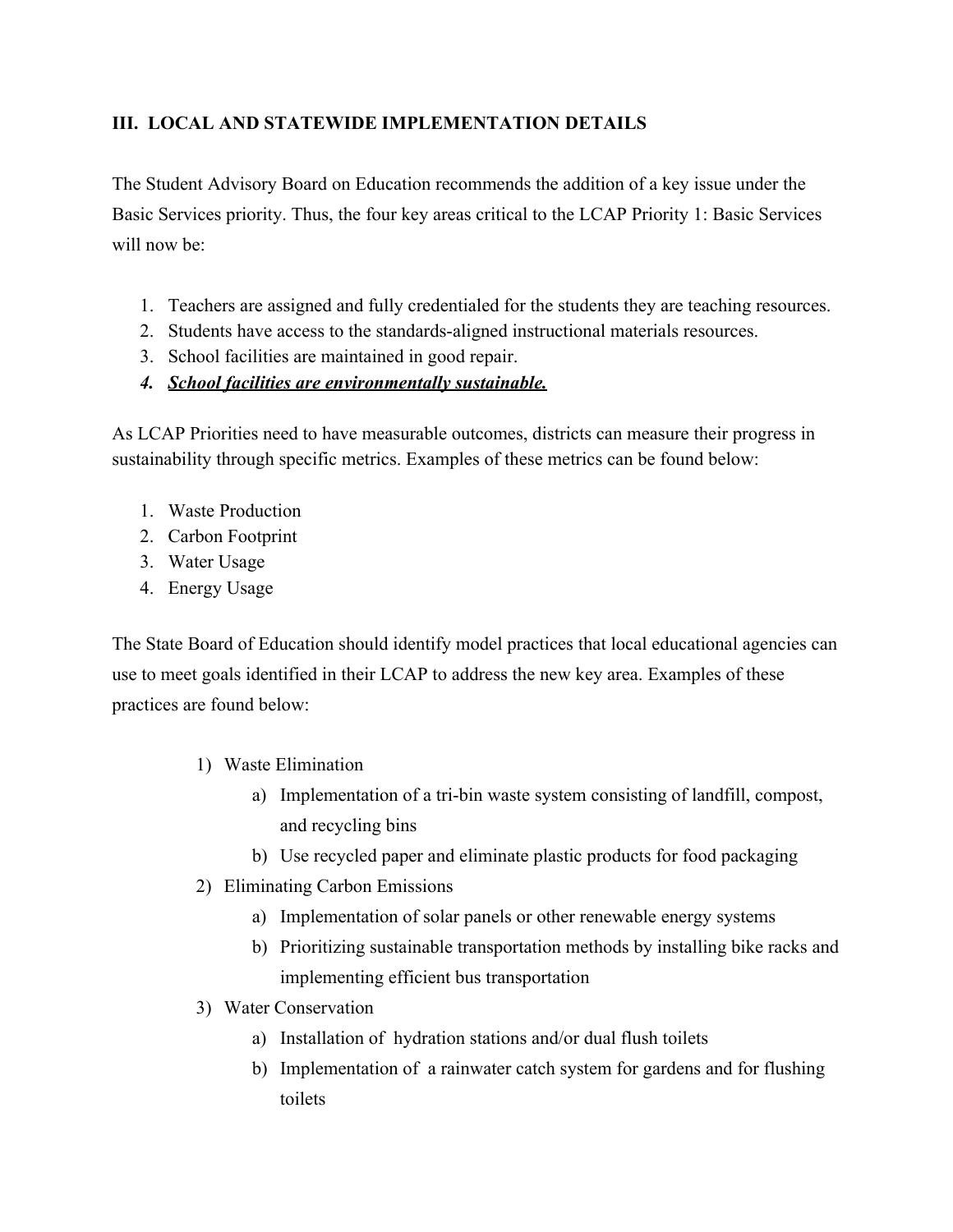- c) Planting drought-resistant landscaping
- d) Installation of aerators
- 4) Energy Conservation
	- Proper heating duct insulation
	- Using windows and skylights to replace artificial lighting
	- Encourage the use of LED lights

## **IV. KEY ISSUES**

- Students who live in socioeconomically disadvantaged communities attend schools whose buildings are less likely to be environmentally sustainable.
- Students feel that environmental conservation is not a priority of their school. As a result, the climate crisis will become more detrimental to society as students are made unaware of its negative effects.
- At Granite Bay High School, the administration and faculty aren't encouraging or educating on sustainable behaviors; as a result, the majority of the student body utilizes private transportation to get to school.

## **V. PROVEN RESULTS**

- In Salinas Union High School District in Salinas, California, the installation of solar panels and LED lights are projected to save over \$32 million for the district over the next 25 years.
- At Credo High School in Sebastopol, California, students follow One Planet Living principles. As part of these goals, the school sources their school lunches from local restaurants and farms as well as from a school garden, supporting their local economy and reducing their carbon footprint.
- At Bright Star Secondary Charter Academy in Los Angeles, California, and High Tech High in San Diego, California, hydration stations were installed, decreasing the usage of single-use plastic bottles.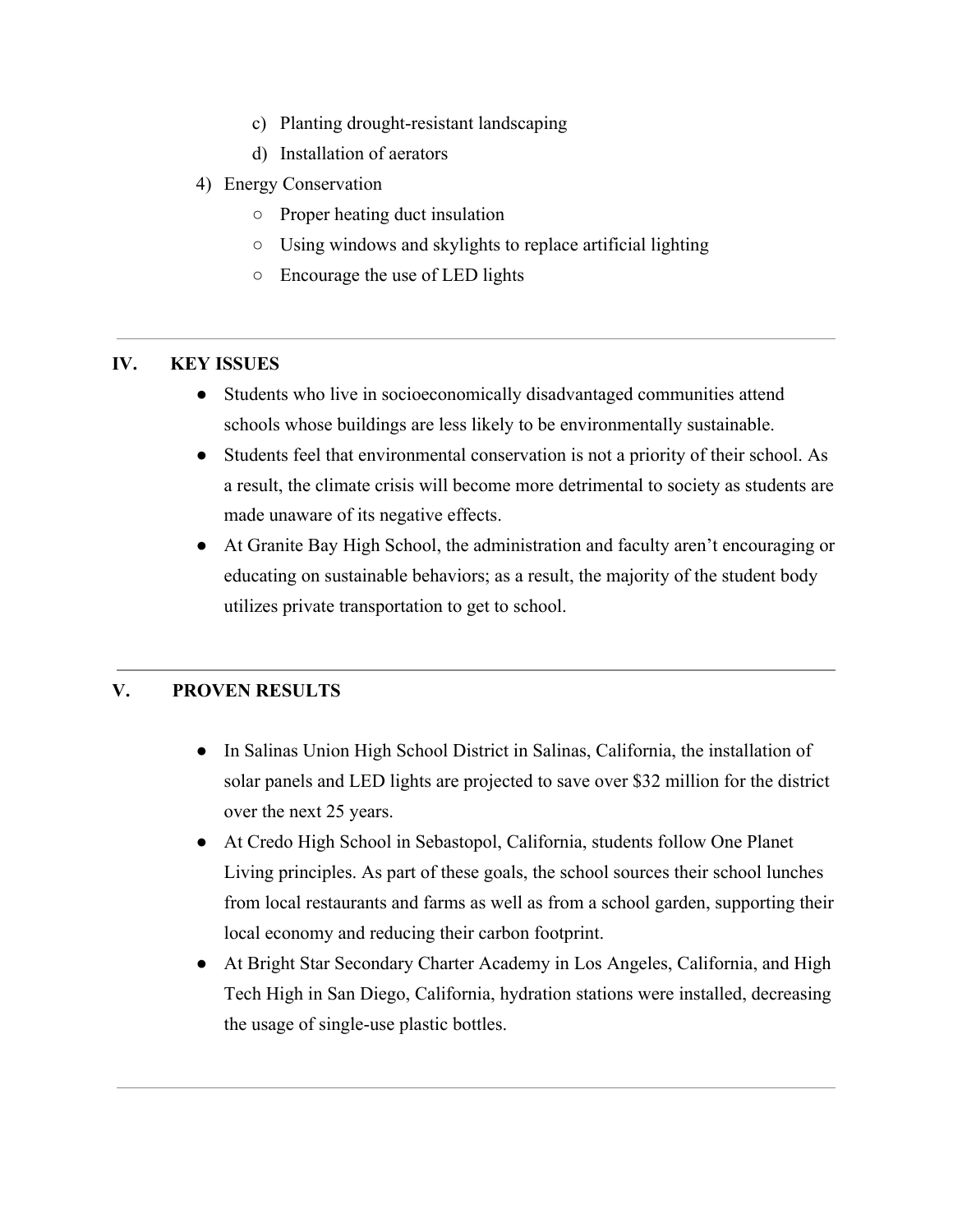#### **VI. FISCAL ANALYSIS**

Our proposal requires no additional cost to the California State Board of Education for the revisions of the framework. It would be financially independent from the CDE and would allocate funds from individual school districts.

#### **VII. RATIONALE**

As a demand for environmental sustainability increases throughout the country, it is imperative that California is actively working to reach its goal outlined in SB-100 - a law signed by Governor Brown that promises 100% renewable energy in the state of California by 2045. With the ongoing climate crisis, students have started to take a lead on bringing awareness to the climate crisis and have educated themselves on the best ways to live a sustainable lifestyle. As students become more invested in the environment, schools must take action as well. This proposal would provide California public high schools with a list of concrete actions that schools should implement, which, in turn, will enable students to become more environmentally literate and conscious. As the State Board of Education is currently reviewing the framework of the LCAP, the addition of the Fourth key area is easily implementable.

# **VIII. SUMMARY OF PREVIOUS DISCUSSION AND ACTION A. Previous Legislative Action:**

- a. SB 100 (2017-18) Mandates California will rely on 100% renewable energy sources by 2045.
- b. SB 373 (2001-02) Supports instructional strategies to improve recycling in California's school districts and distributes grants for this purpose.
- c. SB 720 (2017-18) Increases access to environmental education through outdoor learning and other non-classroom actions to incorporate environmental literacy into core curriculum.